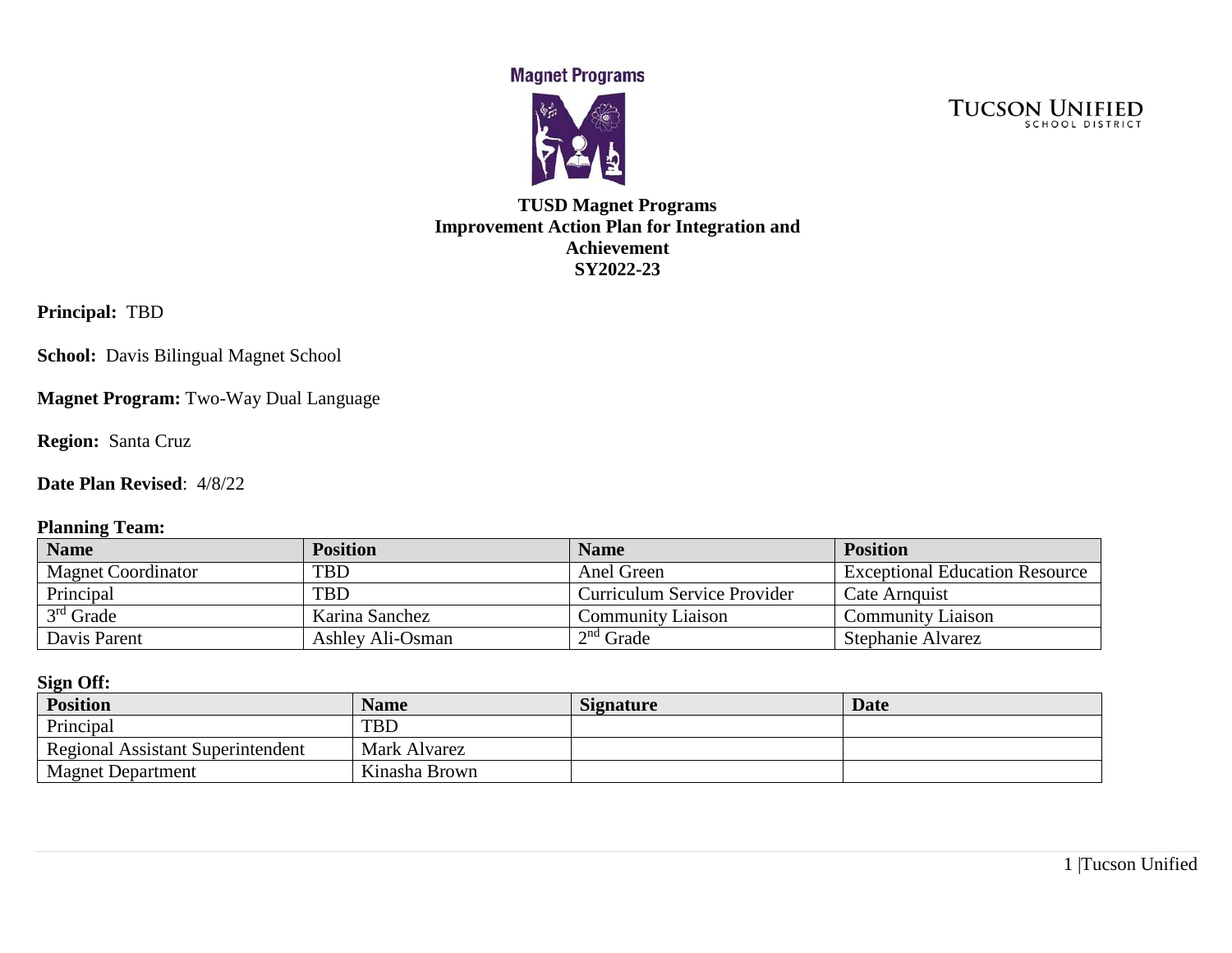#### **Magnet Plan Table of Contents**

#### **I. Magnet School Profile (page 3)**

- A. Mission
- B. School Summary
- C. Vision
- D. Core Values
- E. School Profile
- F. Achievement Data

## **II. Goals for Magnet School Effectiveness (page 7)**

- A. Integration
- B. Achievement
- C. Academic Achievement for African American and Latino Students

# **III. Integration (page 9)**

- A. Gaps in Integration
- B. SMART Goal for Integration
- C. Goal Attainment
	- 1. Strategies to Achieve SMART Goal
	- 2. Action Steps to Implement Strategies

# **IV. Overall Student Achievement (page 12)**

- A. Gaps in Student Achievement
- B. SMART Goals for Overall Student Achievement
- C. Goal Attainment
	- 1. Strategies to Achieve SMART Goals
	- 2. Action Steps to Implement Strategies

# **V. Academic Performance for African American and Latino Students (page 18)**

- A. Gaps in USP subgroups performance (African American and Latino)
- B. SMART Goals for Reducing Achievement Gaps
- C. Goal Attainment
	- 1. Strategies to Achieve SMART Goals
	- 2. Action Steps to Implement Strategies

# **VI. Magnet School Budget (page 22)**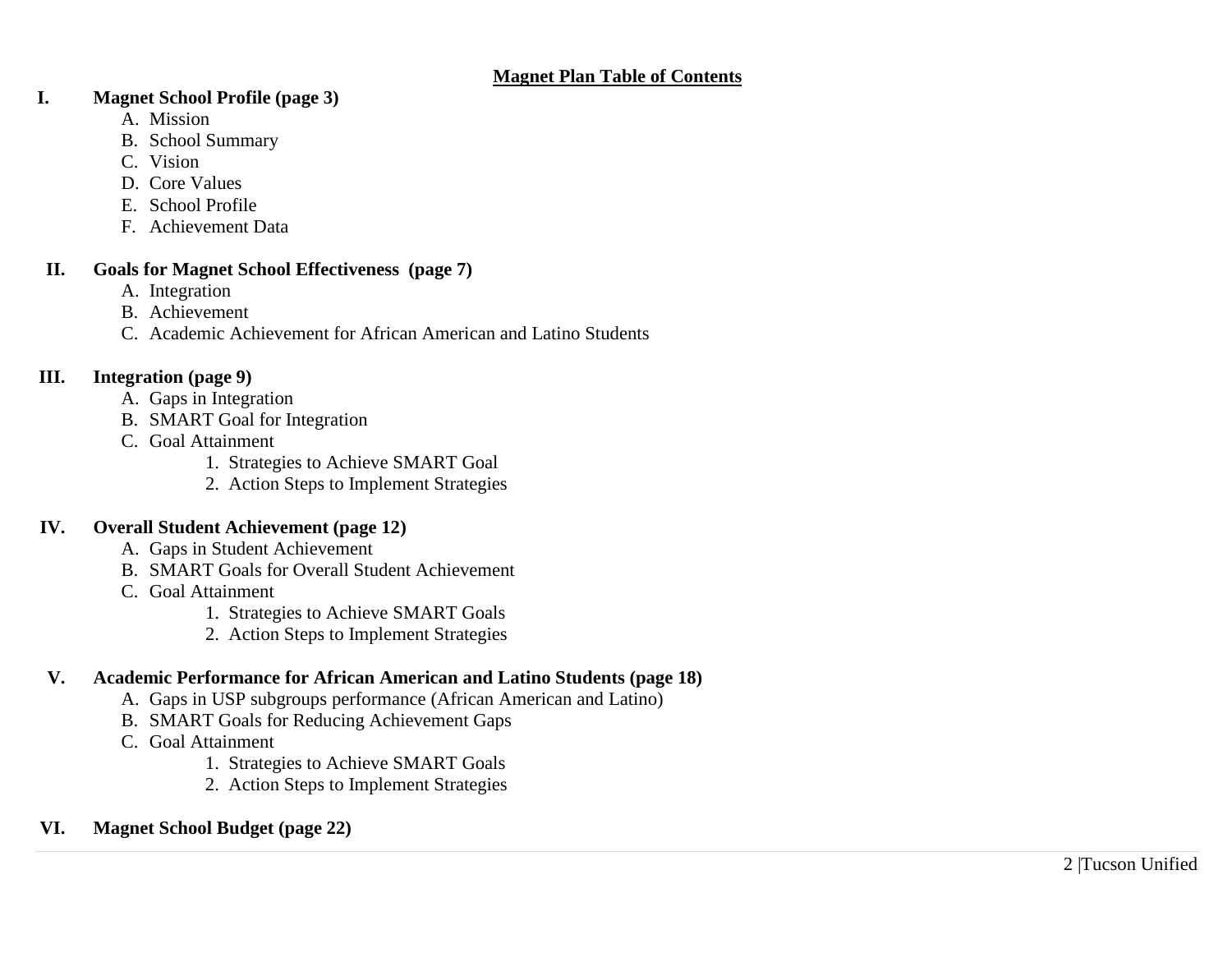#### **I. Magnet School Profile**

#### **A. Mission**

Davis Dual Language Magnet exists to celebrate the diversity of our students' cultures and languages. We empower our students with the tools to be lifelong biliterate and multicultural learners.

#### **B. School Summary**

Davis is a bilingual elementary school that engages learners in a Two-Way Dual Language. The focus of the school is to produce bilingual, bi-literate and bi-cultural students who are ready for Middle School. All students are immersed in the Two-Way Dual Language programat all grade levels. The aim of the program is to balance the number of native English speakers and Spanish native speakers into one class so that there is model proficiency in both languages. Davis prides itself on the arts (Mariachi) and a strong sense of community.

#### **C. Vision**

Davis Dual Language Magnet: Inspiring and empowering our students to become thoughtful, productive, biliterate communal global citizens (as measured by TUSD Dual Language Assessments) who work for global justice.

#### **D. Core Values**

- 1. committed to serving our families and community
- 2. committed to Respect, Responsibility, Kindness and Safety
- 3. committed to the TUSD 90/10 Dual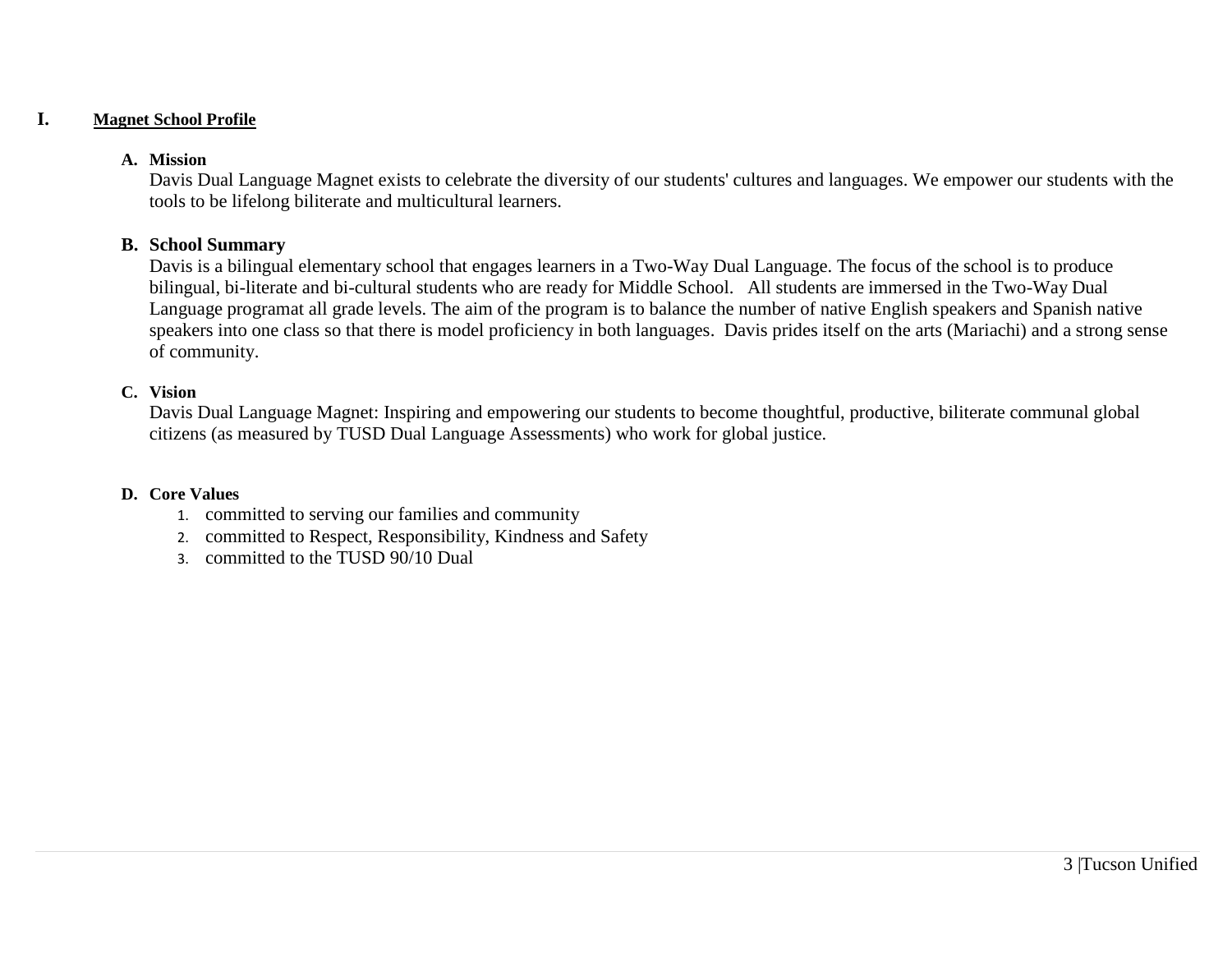## **E. School Profile**

| 2018-19 Letter Grade | 2020-21 Integration Status | <b>Magnet Theme</b>   |
|----------------------|----------------------------|-----------------------|
|                      | Integrated                 | Two-Way Dual Language |

| <b>Student Profile</b>    |                       |                            |                                        |                          |                                                      |  |
|---------------------------|-----------------------|----------------------------|----------------------------------------|--------------------------|------------------------------------------------------|--|
| <b>Mobility</b><br>(Rate) | Absenteeism<br>(Rate) | <b>Promotion</b><br>(Rate) | <b>F&amp;RL</b><br>(% of FRL Students) | EL<br>(% of EL Students) | Ex Ed<br>$\frac{6}{6}$ of Ex Ed<br><b>Students</b> ) |  |
| 9.76%                     |                       |                            | 41.79%                                 | 13%                      | 11.6%                                                |  |

| <b>School Integration Profile (USP Ethnicity)</b>  |                                                                   |         |    |                  |             |                 |   |                    |                               |      |              |    |             |
|----------------------------------------------------|-------------------------------------------------------------------|---------|----|------------------|-------------|-----------------|---|--------------------|-------------------------------|------|--------------|----|-------------|
| 2021-2022<br>$40^{th}$ Day                         |                                                                   | White   |    | African American |             | Hispanic/Latino |   | Native<br>American | Asian/<br>Pacific<br>Islander |      | Multi Racial |    | Total       |
|                                                    | N                                                                 | %       | N  | $\%$             | $\mathbf N$ | %               | N | $\%$               | $\mathbf N$                   | $\%$ | N            | %  | $\mathbf N$ |
| Enrollment                                         | 80                                                                | 30      | 22 | 8%               | 152         | 54%             | 9 | 3%                 |                               | 0%   | 12           | 4% | 280         |
| Non-neighborhood<br>%                              |                                                                   |         |    |                  |             |                 |   |                    |                               |      |              |    | <b>NA</b>   |
| USP Integration Range $+/-15\%$ District ES Avg    |                                                                   |         |    |                  |             |                 |   |                    |                               |      |              |    |             |
|                                                    | $6 - 36%$<br>44-70%<br>$0-19%$<br>$0-17%$<br>$0-19%$<br>$0 - 25%$ |         |    |                  |             |                 |   |                    |                               |      |              |    |             |
| Future Integration Range $+/-25\%$ District ES Avg |                                                                   |         |    |                  |             |                 |   |                    |                               |      |              |    |             |
|                                                    |                                                                   | $0-45%$ |    | $0 - 35\%$       |             | 35-70%          |   | $0-29%$            | $0 - 27%$                     |      | $0-29%$      |    |             |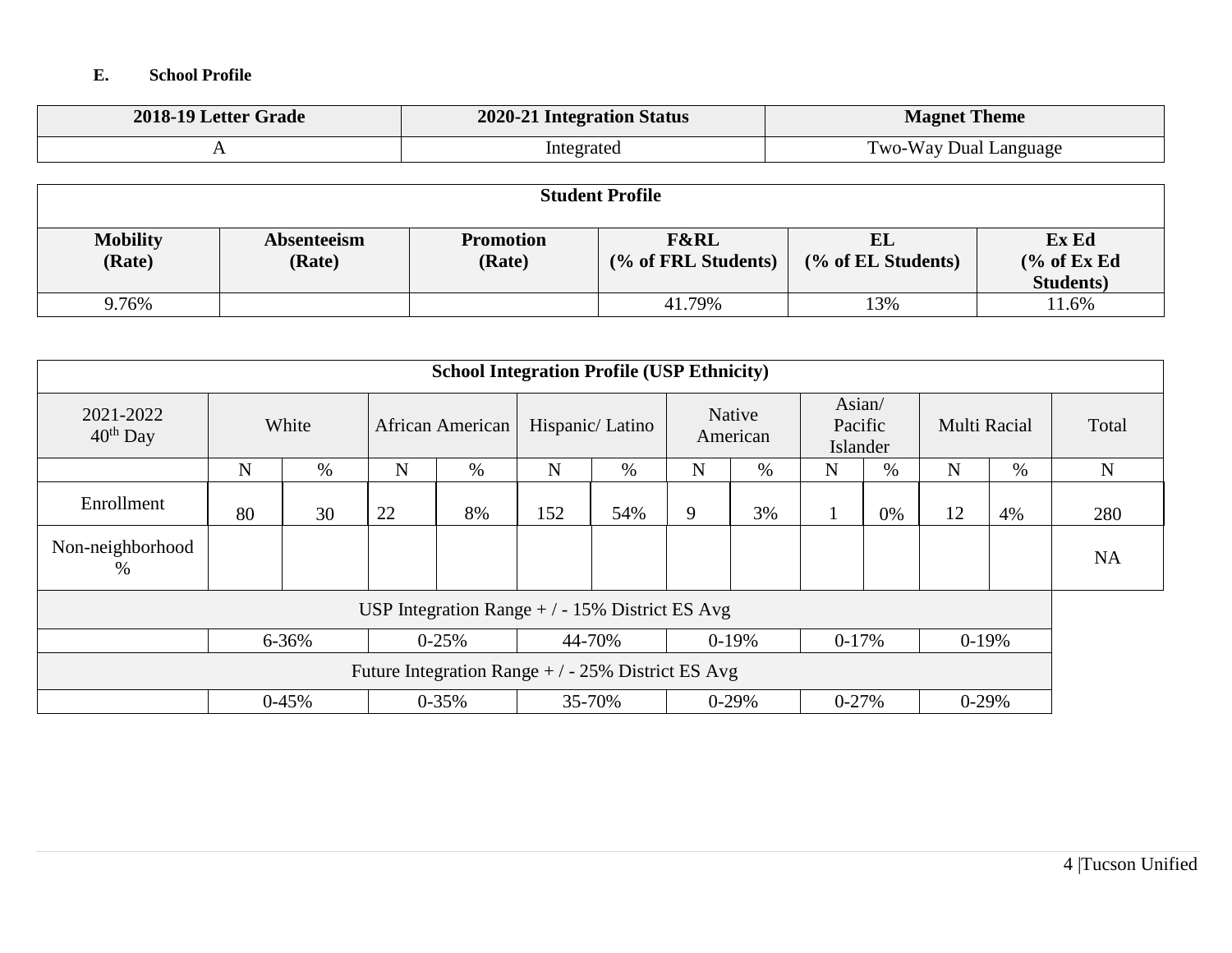# **F. Achievement Data**

| 3 Years of ELA Percent Proficiency by Grade |               |                            |               |                                              |               |               |               |               |               |
|---------------------------------------------|---------------|----------------------------|---------------|----------------------------------------------|---------------|---------------|---------------|---------------|---------------|
| <b>ELA</b>                                  | 2018<br>Gr. 3 | 2018 Gr.<br>$\overline{4}$ | 2018<br>Gr. 5 | 2019 Gr.<br>3                                | 2019 Gr.<br>4 | 2019<br>Gr. 5 | 2021<br>Gr. 3 | 2021<br>Gr. 4 | 2021<br>Gr. 5 |
| State ES Avg                                | 44%           | 47%                        | 48%           | 46%                                          | 51%           | 52%           |               |               |               |
| District ES Avg                             | 35%           | 38%                        | 37%           | 38%                                          | 40%           | 43%           | 19%           | 18%           | 17%           |
| Davis Avg                                   |               |                            |               |                                              |               |               | 17%           | 15%           | 16%           |
|                                             |               |                            |               | 3 Years of Math Percent Proficiency by Grade |               |               |               |               |               |
| Math                                        | 2018<br>Gr. 3 | 2018<br>Gr. 4              | 2018<br>Gr. 5 | 2019<br>Gr. 3                                | 2019<br>Gr. 4 | 2019<br>Gr. 5 | 2021<br>Gr. 3 | 2021<br>Gr. 4 | 2021<br>Gr. 5 |
| State ES Avg                                | 53%           | 47%                        | 47%           | 51%                                          | 48%           | 46%           |               |               |               |
| District ES Avg                             | 43%           | 36%                        | 37%           | 42%                                          | 36%           | 36%           | 22%           | 31%           | 32%           |
| Davis Avg                                   |               |                            |               | 49%                                          | 58%           | 74%           | 17%           | 15%           |               |

 $*2017 - 2018 = AZMerit$   $2019 = AZM2$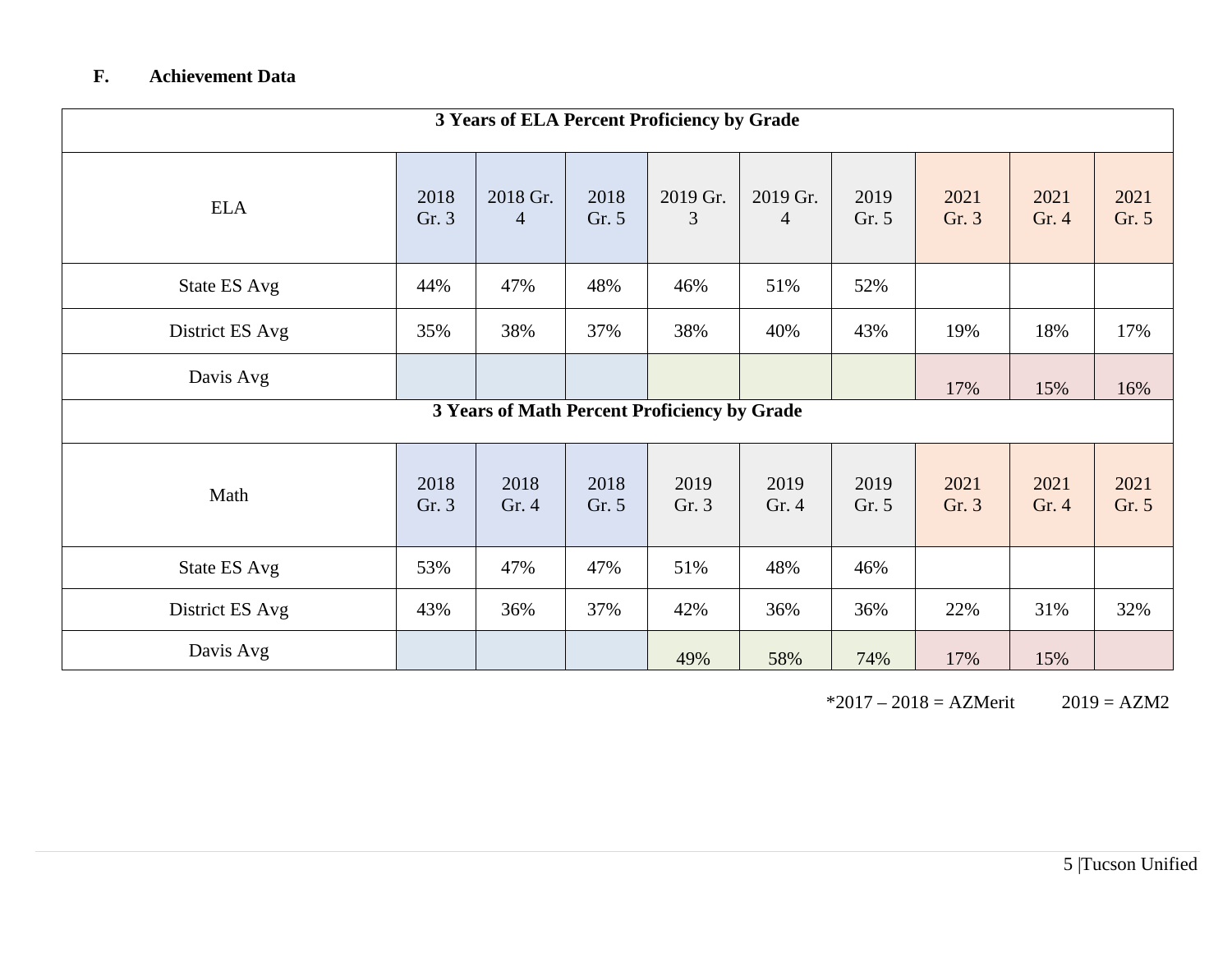# **Three Year AZ Merit/AASA by Subgroup**

|         | <b>ELA</b> |                             |           |          |           |           |       |           |           |
|---------|------------|-----------------------------|-----------|----------|-----------|-----------|-------|-----------|-----------|
|         |            | <b>African American</b>     |           | Hispanic |           |           | Anglo |           |           |
|         | 18-19      | $20 - 21$                   | $21 - 22$ | $18-19$  | $20 - 21$ | $21 - 22$ | 18-19 | $20 - 21$ | $21 - 22$ |
| Grade 3 | 75         | 50                          |           |          |           |           | 70    | 60        |           |
| Grade 4 | 50         | No.<br>students<br>assessed |           |          |           |           | 72.7  | 60        |           |
| Grade 5 | 100        | 50                          |           |          |           |           | 100   | 50        |           |

# **Math**

|         | <b>African American</b> |                                        | <b>Hispanic</b> |       |           | Anglo     |       |           |           |
|---------|-------------------------|----------------------------------------|-----------------|-------|-----------|-----------|-------|-----------|-----------|
|         | $18-19$                 | $20 - 21$                              | $21 - 22$       | 18-19 | $20 - 21$ | $21 - 22$ | 18-19 | $20 - 21$ | $21 - 22$ |
| Grade 3 | 25                      |                                        |                 |       |           |           | 70    | 23.1      |           |
| Grade 4 | 100                     | N <sub>o</sub><br>students<br>assessed |                 |       |           |           | 81.8  | 16.7      |           |
| Grade 5 | 100                     | 50                                     |                 |       |           |           | 100   | 50        |           |

18-19 and 20-21= AZM2 test; 21-22 data = AASA. Numbers smaller than 10 are represented by an asterisk to ensure student privacy.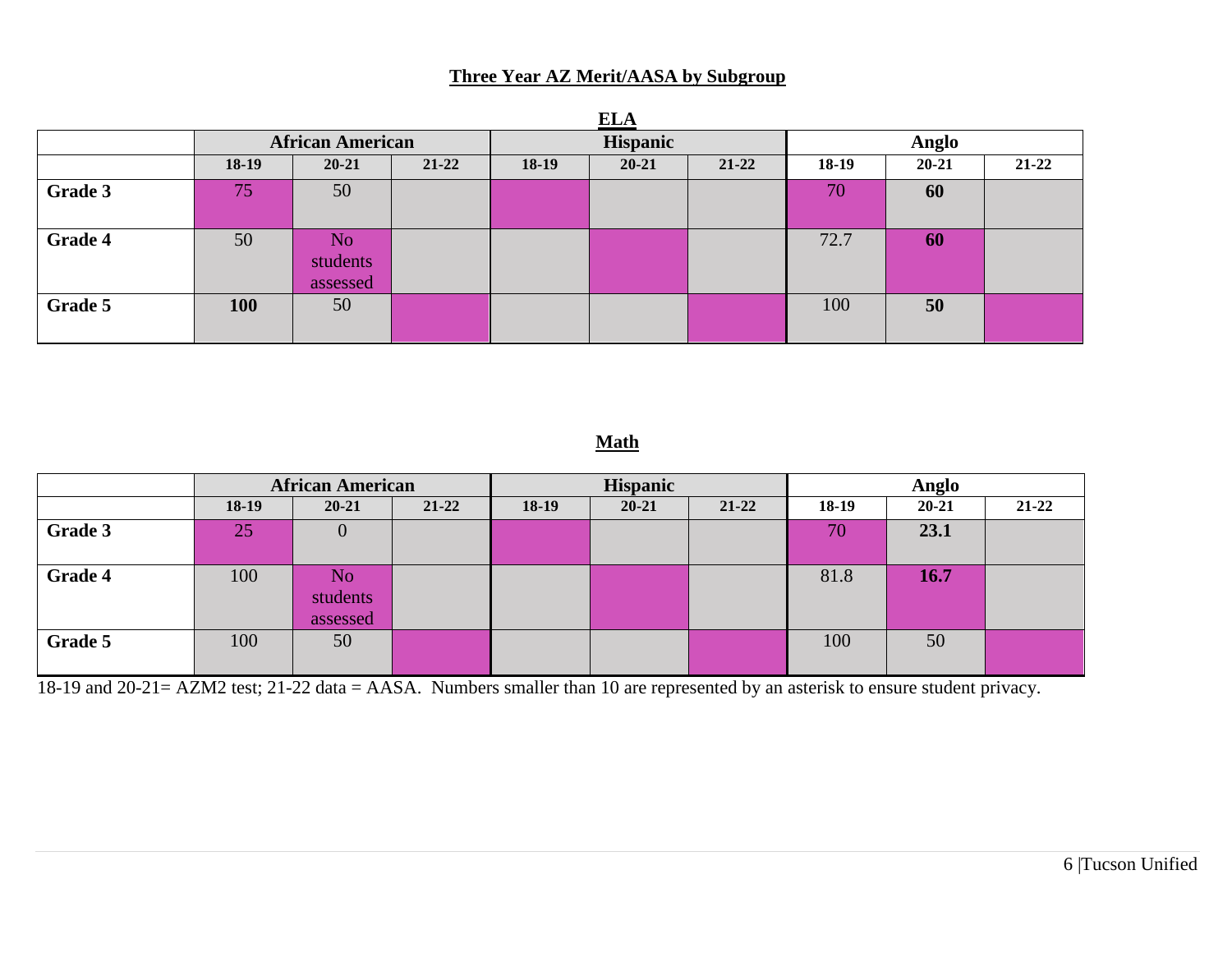| Overall 2018-19 AzMERIT Percent Proficiency by USP Ethnicity |            |      |  |  |  |  |
|--------------------------------------------------------------|------------|------|--|--|--|--|
| <b>USP</b> Ethnicity                                         | <b>ELA</b> | Math |  |  |  |  |
| White                                                        |            | 80   |  |  |  |  |
| African American                                             | 81.8       | 72.7 |  |  |  |  |
| Hispanic                                                     | 57.        | 55.4 |  |  |  |  |
| Native American                                              |            | 50   |  |  |  |  |
| Asian-PI                                                     | N/A        | N/A  |  |  |  |  |
| Multi-Racial                                                 | 40         | 40   |  |  |  |  |

# **II. DISTRICT GOALS FOR MAGNET SCHOOL EFFECTIVENESS**

### **1. Integration**

The District uses two measures for determining whether a magnet school is Integrated or making progress towards integration:

**Meeting the 70% and +/- 25% thresholds for an Integrated School.** A magnet school is Integrated when no racial or ethnic group exceeds 70% of total enrollment; and when no single racial or ethnic group varies from the district average for the school's grade level (Elementary, Middle, K-8, High) by more than +/- 15 percentage points.

**Progress towards integration.** A magnet school is making progress towards integration when the entry-grade enrollment is Integrated, and when the school maintains this integration through the next two grades.

#### **2. Student Achievement**

The academic student achievement goal for all magnet schools and programs shall be to attain a state letter grade "A" or "B" or a TUSD "MagnetMeritB" grade. A magnet school that receives a state letter grade "C" may still receive a MagnetMeritB grade if it reaches a minimum of 4 points based on the criteria below. A magnet school that receives a state letter grade "C" that does not reach a minimum of 4 points, or that receives a state letter grade of "D" or "F," will be put on a targeted academic improvement plan.

**Proficiency: Criteria 1 = 2 Points.** Compare a C magnet school's proficiency rate to the district's lowest B school proficiency rate. If the C magnet school has a higher proficiency rate than the lowest B school proficiency rate of district schools, the C magnet school meets the criteria.

7 |Tucson Unified **Growth: Criteria 2 = 2 Points.** Compare a C magnet school's growth rate to the district's lowest B school growth rate (K-8 model for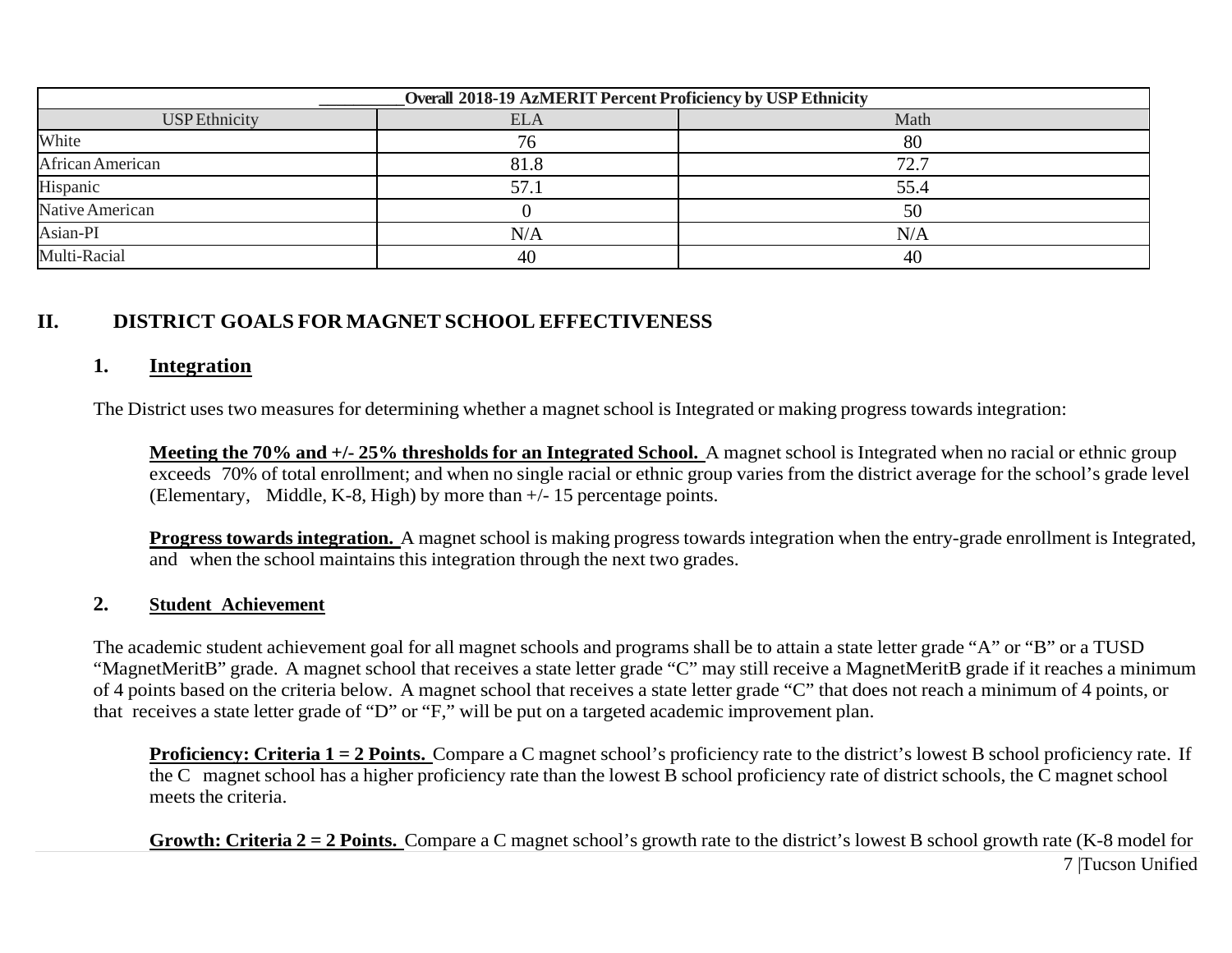ES, K8, and MS and HS model for HS). If the C magnet school has a higher growth percent than the lowest B school growth percent, the C magnet school meets the criteria.

**Minimally Proficient (MP): Criteria 3 = 2 Points.** Compare the percent of MP students in C magnet schools with the district average MP for each school type (ES, K8, MS, and HS). If the percent of MP students is lower in the C magnet school than the district average, then the school meets the criteria. (1 point for ELA and 1 Point for Math).

**Free and Reduced Lunch (FRL): Criteria 4 = 1 Point.** If a magnet school has an FRL rate that is higher than the district average (2019-20 100<sup>th</sup> Day TUSD average K-12 = 62.40%), the school meets the criteria.

## **3. Academic Performance (African American and Latino Students)**

- a. Gaps, Compared to District Cohorts. Whether state test scores for African American and Latino students in a particular school exceed the average test scores of African American and Latino students in TUSD schools with similar grade structures.
- b. Gaps, Compared to White Students. The size of the achievement gap in mathematics and English/Language Arts (ELA) comparing test scores of white students to those of African American and Latino students.
- c. Narrowing or Eliminating Gaps. The extent to which the school has narrowed or eliminated achievement gaps.
- d. Improving Performance. Improvement in proficiency rates for African American and Latino students.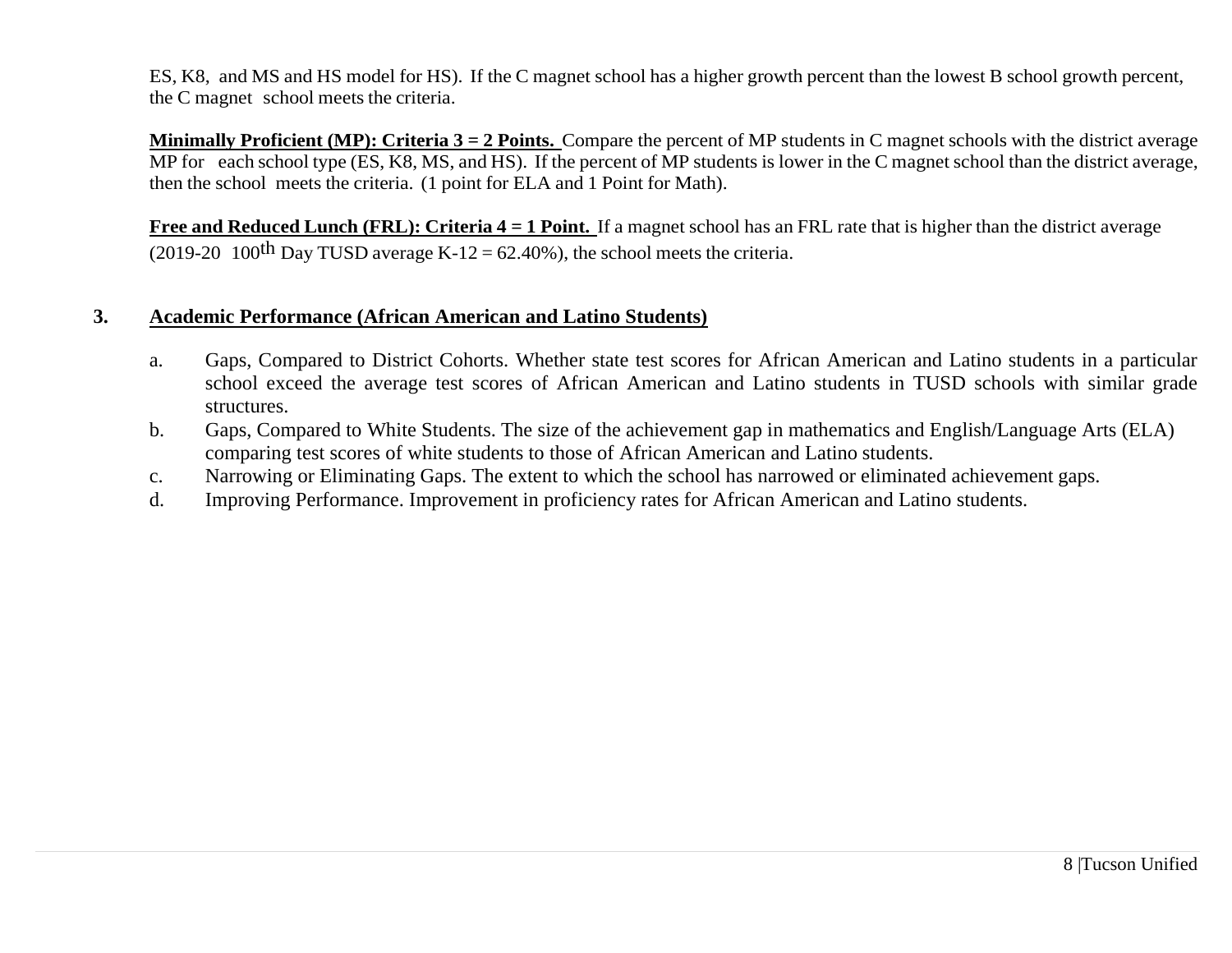### **III. INTEGRATION**

#### **A. Integration: Gap Analyses**

#### **Interpretive Summary - Integration Gap Analysis**

There are multiple data points and key information to support the site integration gap analysis. However, the site is currently integrated based on SY 21-22 enrollment. This is due in large part to:

• The site currently has an "A" label as measred by the Arizona Department of Education, A-F accountability model. Having a label of "A" inherently attracts more families who want to enroll at the site. The site is historically a sought after school with large numbers of students on the waiting list post lottery.

| <b>Root Cause Analysis</b>                     |                                                                                                  |                                                                                                                                         |  |  |  |  |
|------------------------------------------------|--------------------------------------------------------------------------------------------------|-----------------------------------------------------------------------------------------------------------------------------------------|--|--|--|--|
| <b>Identify Top Three Causes of these Gaps</b> | <b>Identify the Surface Causes</b>                                                               | <b>Identify Deep Causes</b>                                                                                                             |  |  |  |  |
| <b>Effective Marking and Recruitment</b>       | There are surface gaps related to:<br>Targeted digital advertisements<br>Social media leveraging | Deep or root causes are related to:<br>Lack of training related to effective<br>utilize digital tools to target enrollment<br>audiences |  |  |  |  |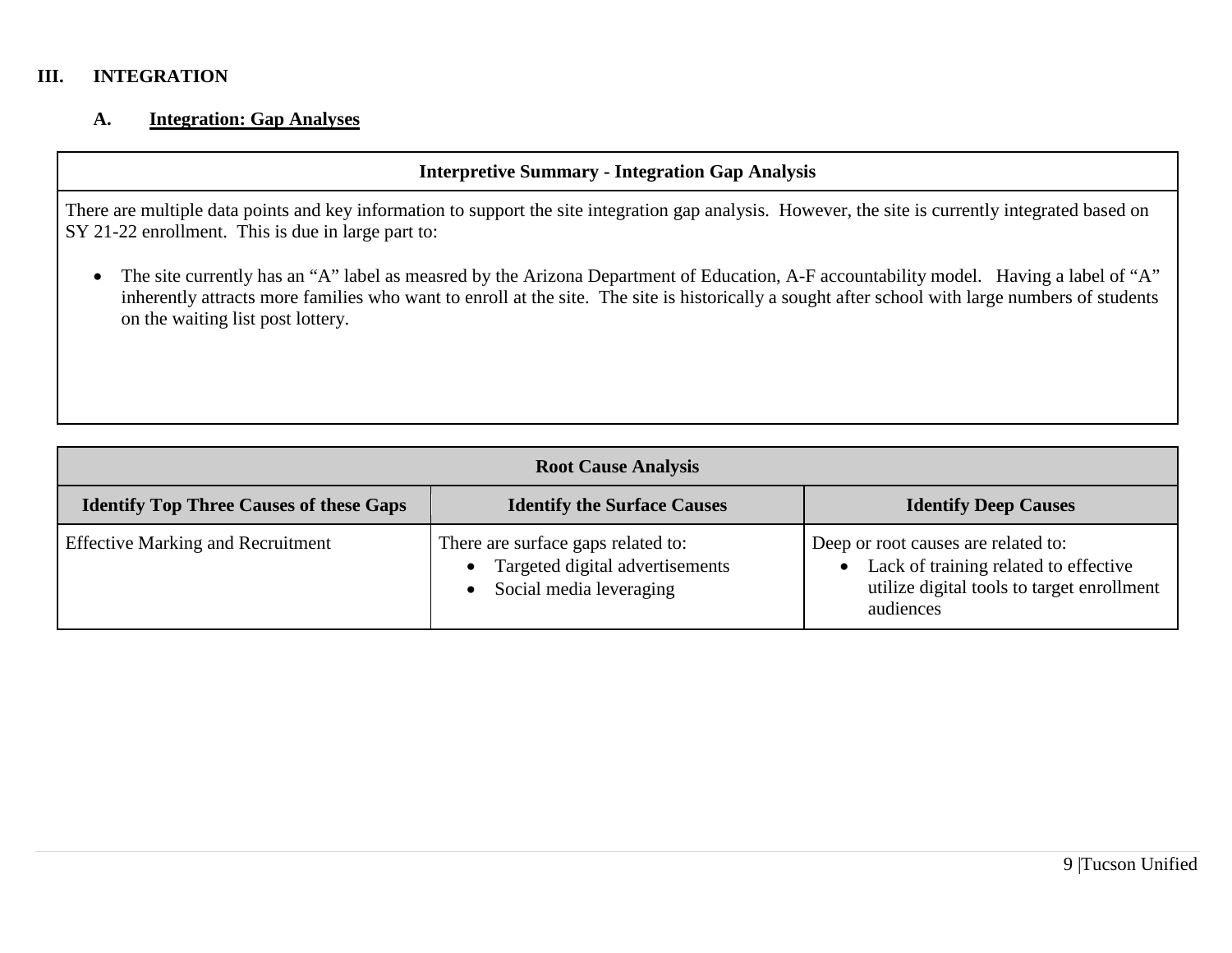# **B. SMART Goal for Integration**

| <b>SMART Goal Statement</b>                                                   | <b>Evidence to Be Used to Assess Progress and Accomplishment</b> |
|-------------------------------------------------------------------------------|------------------------------------------------------------------|
| 1. By the November 1 <sup>st</sup> , of SY 2022–2023, Davis will maintain its | • Synergy Records/Reports                                        |
| integrated status with no racial or ethnic group exceeding 70%                | • Quarterly Magnet Progress Monitoring Meetings                  |
| of the total enrollment, as measured by $40th$ day enrollment                 | <b>Magnet Enrollment Plan</b>                                    |
| reports.                                                                      | <b>Smart Choice</b>                                              |

# **C. Goal Attainment**

| <b>Strategies that help Magnet School Achieve Integration SMART Goal 1</b> |                                                                                                                                                                                                                                                                                                                                                                               |  |  |  |  |
|----------------------------------------------------------------------------|-------------------------------------------------------------------------------------------------------------------------------------------------------------------------------------------------------------------------------------------------------------------------------------------------------------------------------------------------------------------------------|--|--|--|--|
| <b>Strategies</b>                                                          | <b>Strengths and Obstacles</b>                                                                                                                                                                                                                                                                                                                                                |  |  |  |  |
| 1. Marketing and Recruitment                                               | <b>Supports:</b><br><b>District Recruitment Events</b><br><b>School Community Services (TUSD)</b><br><b>District Communication</b><br>DepartmentDistrict Media<br>Department<br>District Community Services Open Enrollment Lottery<br><b>District Transportation Department</b><br><b>District Pre-Schools</b><br>District and Out-of-District Daycare and Preschool<br>Maps |  |  |  |  |
|                                                                            | <b>Constraints:</b><br>Access to non-district parent contact<br>information forcommunication.<br>Training related to targeted social media use<br>Content on social media                                                                                                                                                                                                     |  |  |  |  |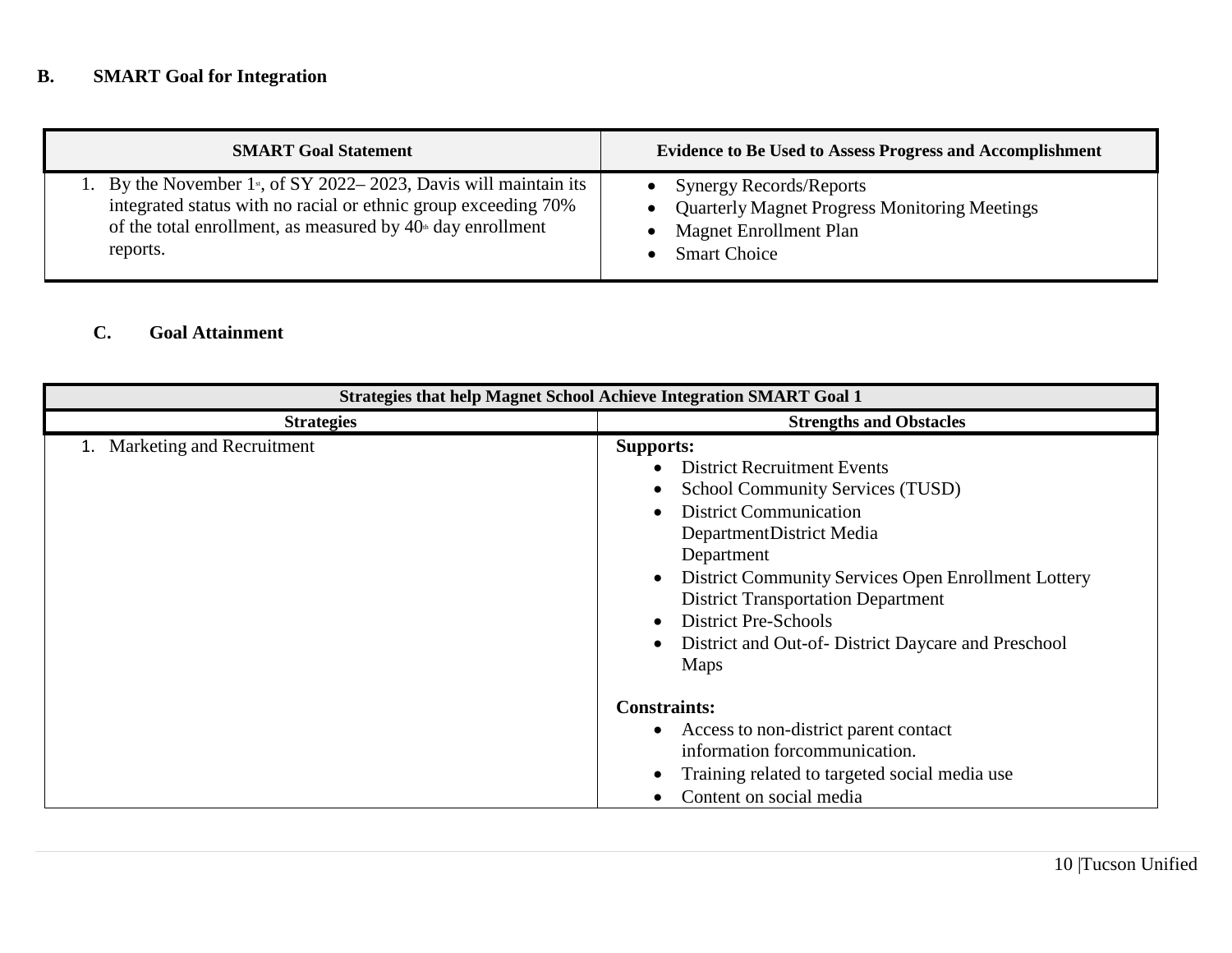# **2. Action Steps to Implement Strategies**

| <b>Action Steps to Implement, Monitor and Assess Strategies for Integration SMART Goal</b>                                                                                                                        |                                                                |                                        |                                                                                     |                                                                                                                                        |                                                                                                                                                                     |  |
|-------------------------------------------------------------------------------------------------------------------------------------------------------------------------------------------------------------------|----------------------------------------------------------------|----------------------------------------|-------------------------------------------------------------------------------------|----------------------------------------------------------------------------------------------------------------------------------------|---------------------------------------------------------------------------------------------------------------------------------------------------------------------|--|
| <b>Strategy 1:</b> Marketing and Recruitment                                                                                                                                                                      |                                                                |                                        |                                                                                     |                                                                                                                                        |                                                                                                                                                                     |  |
| <b>Action Steps to Implement Strategy</b>                                                                                                                                                                         | Person(s) to<br><b>Carry Out</b><br><b>Tasks</b>               | <b>Timeline/Target</b><br><b>Dates</b> | <b>Resources Needed</b>                                                             | <b>Monitoring</b>                                                                                                                      | <b>Evidence of Assessment</b>                                                                                                                                       |  |
| 1. Create an inventory of marketing<br>materials, including:<br>• Stark card<br>• Posters<br>• Banners<br>Order additional supplies as necessary to<br>give away at recruitment events.                           | Magnet<br>Coordinator                                          | Aug. 2022-<br>May 2023                 | <b>District</b><br>support and<br>funding<br>District<br>Communicatio<br>ns Dept.   | Quarterly progress<br>monitoring report<br>to Magnet<br>Department.<br>Quarterly<br>enrollment reports.                                | Inventory in excel<br>document.                                                                                                                                     |  |
| 2. Attend targeted recruitment<br>activities and events; inclusive of<br>Davis Elementary tours                                                                                                                   | Magnet<br>Coordinator;<br>Principal;                           | Aug. 2022-<br>May 2023                 | <b>District</b><br>support $&$<br>funding<br>Family<br>Engagement<br>Sign-In Sheets | Quarterly progress<br>monitoring report<br>to Magnet<br>Department.<br>Quarterly<br>enrollment reports.                                | Calendar of district and<br>school events.<br>attendance<br>documentation and<br>agendas, meeting<br>notes, open house logs,<br>virtual and in-person<br>tour logs. |  |
| Create two posts per week on the<br>3.<br>site Facebook page highlighting:<br>Kindergarten students<br>$\bullet$<br>First grade students<br>$\bullet$<br>"Specials," <i>i.e.</i> Mariachi and<br>$\bullet$<br>Art | Magnet<br>Coordinator;<br>Principal;<br>Assistant<br>Principal | Aug. 2022-<br>May 2023                 | Access to the site<br>Facebook page                                                 | During quarterly<br>progress<br>monitoring reports<br>to the Magnet<br>Department,<br>include<br>information Social<br>Media Analytics | Facebook analytic<br>reports                                                                                                                                        |  |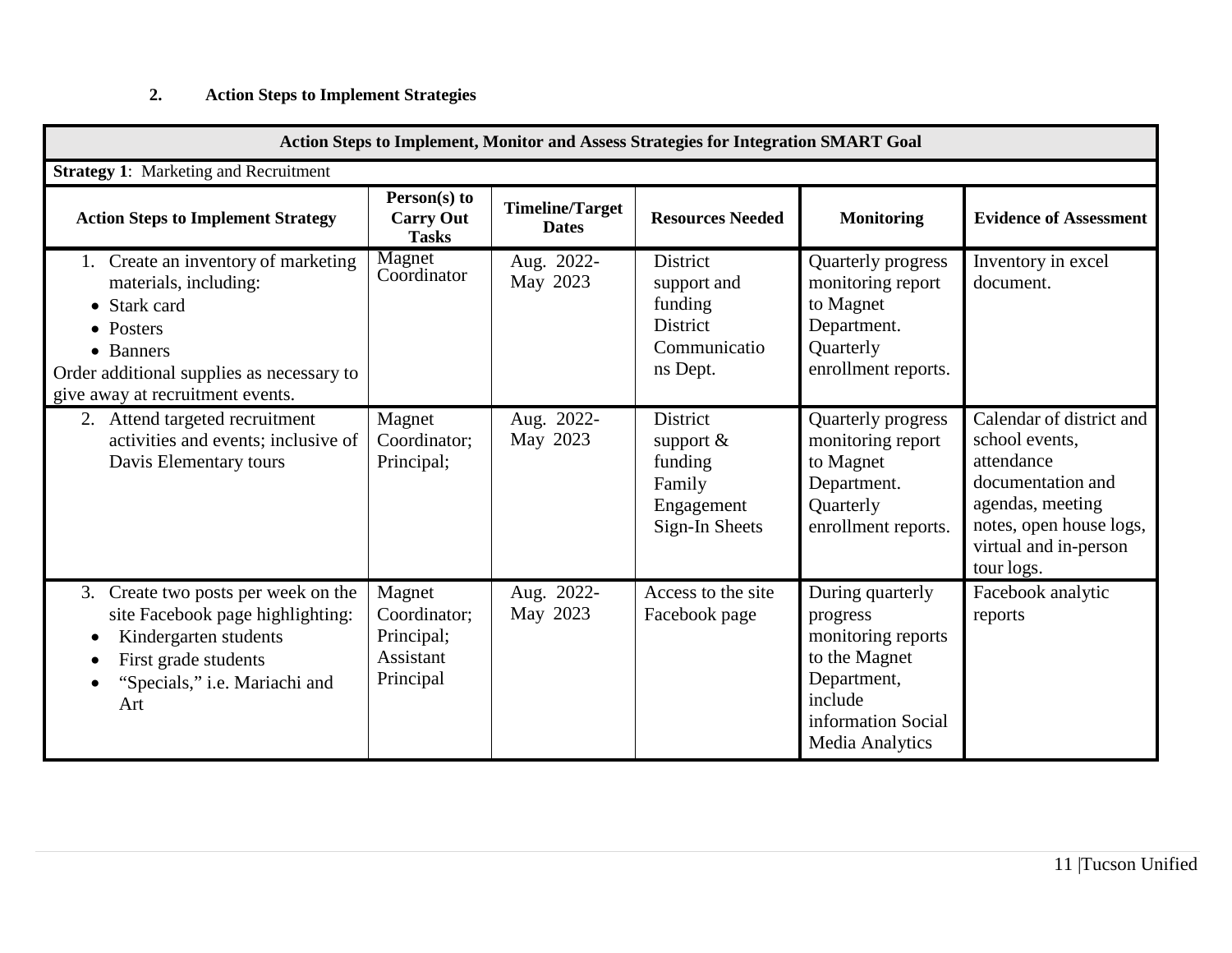## **IV. Overall Student Achievement**

### **A Gaps in Student Achievement**

## **Interpretive Summary of Overall Student Achievement Data (see page 4-5).**

There are multiple data points and key information to support the site acacdemic gap analysis. This information will help to identify needs to increase overall school academic performance. This data summary includes:

- From a content/subject perspective, Davis students outperformed the district and state average grade by considerable amounts.
- In ELA, Davis outperformed the district average by 14% at the  $3<sup>rd</sup>$  grade level.
- In ELA, Davis outperformed the district average by 18% at the  $4<sup>th</sup>$  grade level.
- In ELA, Davis outperformed the district average by 31% at the  $5<sup>th</sup>$  grade level.
- In Math, Davis outperformed the district average by 3% at the  $3<sup>rd</sup>$  grade level.
- In Math, Davis outperformed the district average by  $32\%$  at the  $4<sup>th</sup>$  grade level.
- In Math, Davis outperformed the district average by 34% at the  $5<sup>th</sup>$  grade level.

It is important to note that this data set is for SY 18-19 as this was a more valid form a data compared to SY 20-21, where many students had interrupted learning; many students also did not take the AZM2 assesment causing reliability issues.

| <b>Root Cause Analysis</b>                                          |                                                                                                          |                                                                                 |  |  |
|---------------------------------------------------------------------|----------------------------------------------------------------------------------------------------------|---------------------------------------------------------------------------------|--|--|
| <b>Top Causes of these Gaps</b>                                     | <b>Surface Causes</b>                                                                                    | <b>Deep Causes</b>                                                              |  |  |
| 1. Need of instructional effectiveness at<br>the $3rd$ grade level. | 1. Lack of frequent instructional<br>observations with follow up feedback<br>and job embedded coaching   | 1. Lack of time for job embedded<br>instructional coaching                      |  |  |
| 2. Need for academic interventions at the<br>$3rd$ grade level      | 2. Lack of a master schedule that supports<br>academic interventions at the Tier II<br>and Tier II level | 2. Lack of academic interventionists to<br>support Tier II and Tier III classes |  |  |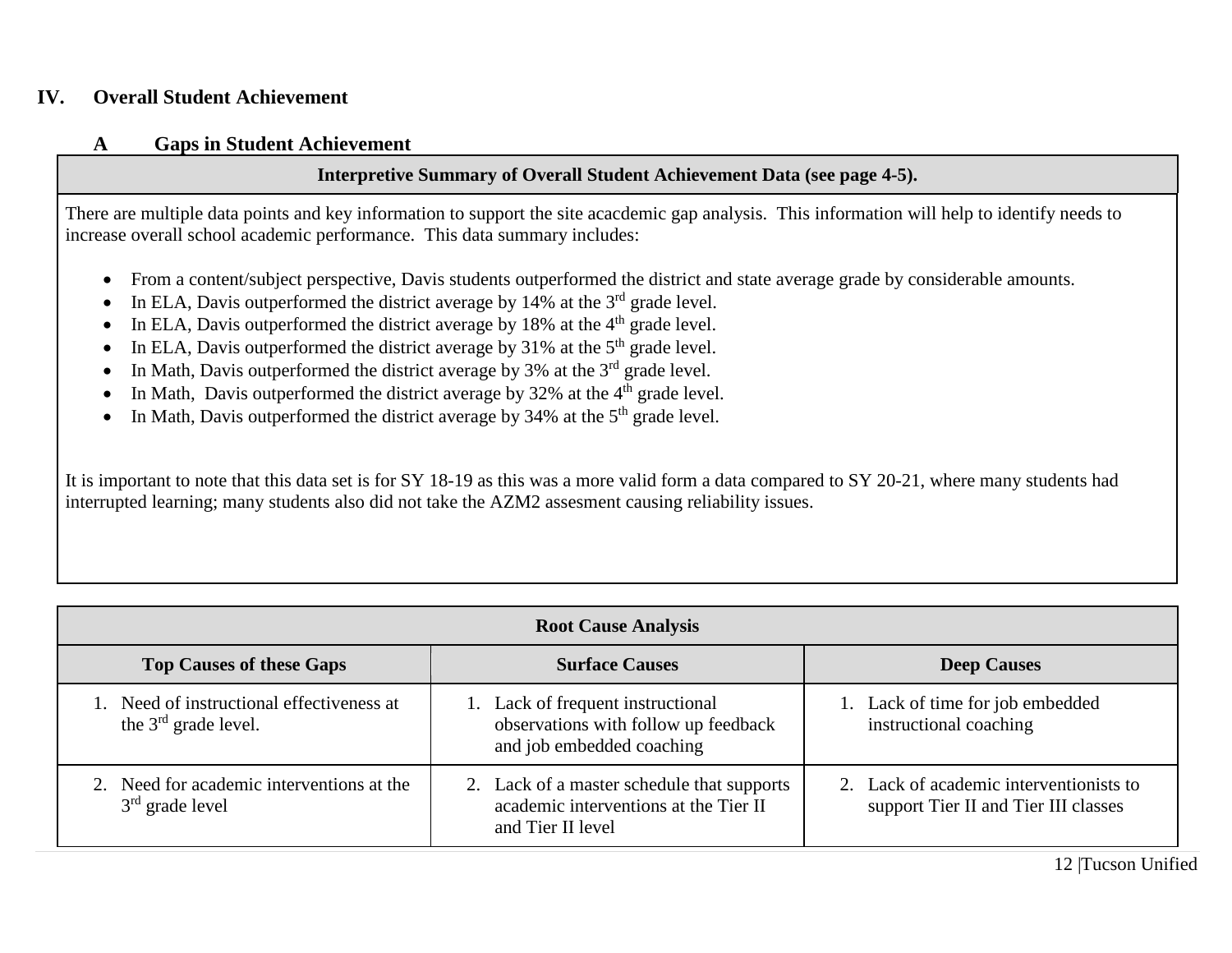# **B. SMART Goals Student Achievement**

| <b>SMART Goal Statements</b>                                                                                                                             | <b>Evidence to Be Used to Assess Progress and Accomplishment</b> |
|----------------------------------------------------------------------------------------------------------------------------------------------------------|------------------------------------------------------------------|
| <b>Overall Student Achievement</b>                                                                                                                       | 2023 AASA Scores                                                 |
| By June, 2023, ELA proficiency levels in grades<br>three through five will have increased by 3% per<br>grade level, as measured by AASA reports.         |                                                                  |
| By June, 2023, Mathematics proficiency levels in<br>grades three through five will have increased by 3%<br>per grade level, as measured by AASA reports. |                                                                  |
| By June, 2023, ELA proficiency levels in third grade<br>3.<br>will have increased by 9%, as measured by AASA<br>reports.                                 |                                                                  |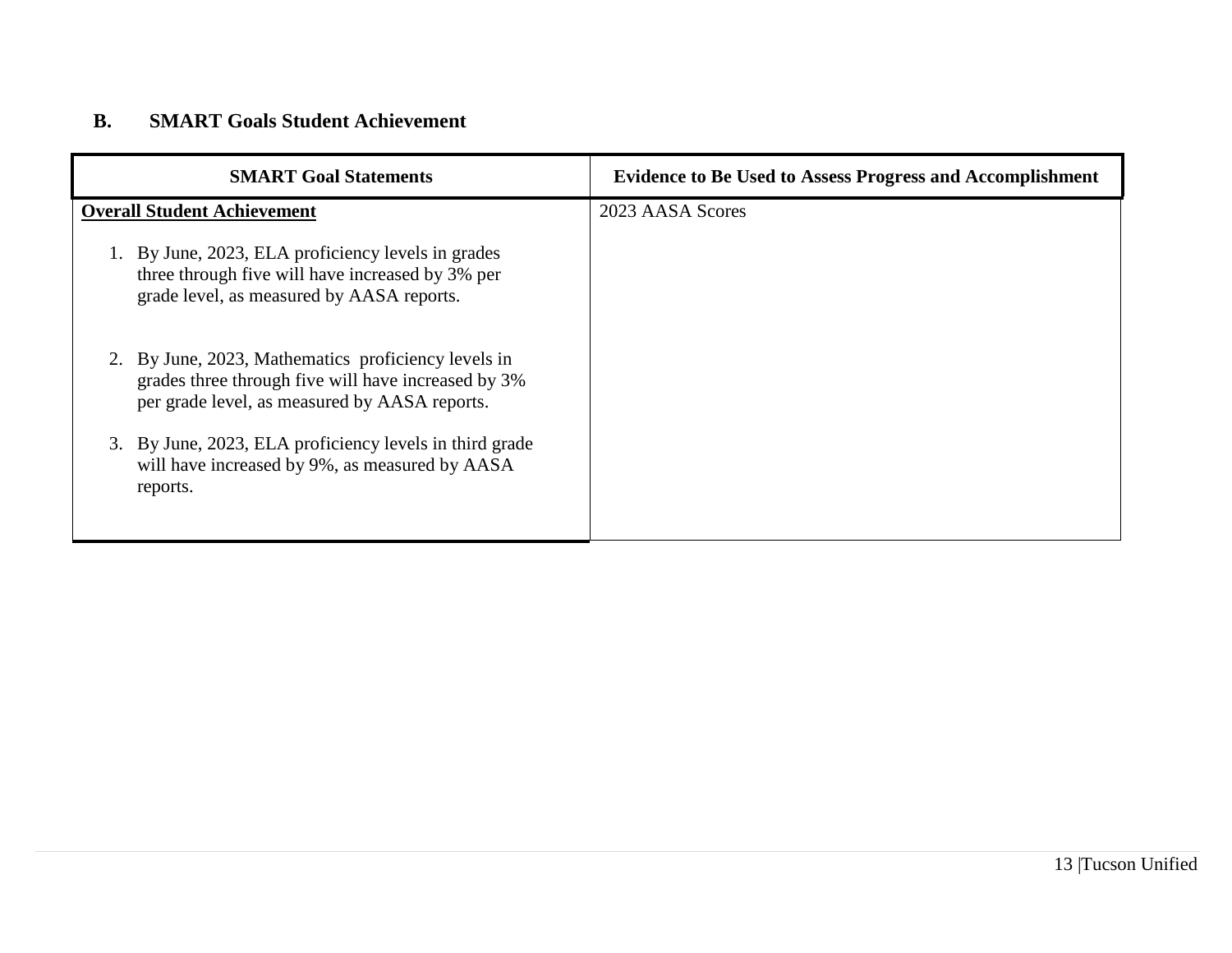# **C. Goal Attainment**

| <b>Strategies to Achieve SMART Goals for Overall Student Achievement</b> |                                                                                                                                                                                                                                                                                                                                                          |  |  |
|--------------------------------------------------------------------------|----------------------------------------------------------------------------------------------------------------------------------------------------------------------------------------------------------------------------------------------------------------------------------------------------------------------------------------------------------|--|--|
| <b>Strategies</b>                                                        | <b>Strengths and Obstacles</b>                                                                                                                                                                                                                                                                                                                           |  |  |
| Instructional Improvement at the 3rd grade level                         | <b>Supports:</b><br>Language<br>Acquisition<br><b>TWDL</b><br>program<br>model<br>Teacher trained in GLAD<br>strategiesLeveled guided<br>reading groups<br>District Web-Data<br><b>Constraints:</b><br>Delayed data results<br>Gaps in instructional observation/feedback cycle<br>Strong formative assessment model to inform<br>instructional practice |  |  |
| Creation of targeted academic interventions<br>2.                        | <b>Supports:</b><br>Benchmarking structure is in place<br>Access to formative assessment tools<br><b>Constraints:</b><br>Strong PLCs to support data informed interventions<br>Lack of Tier II academic support classes<br>$\bullet$<br>Lack of Tier III academic support classes                                                                        |  |  |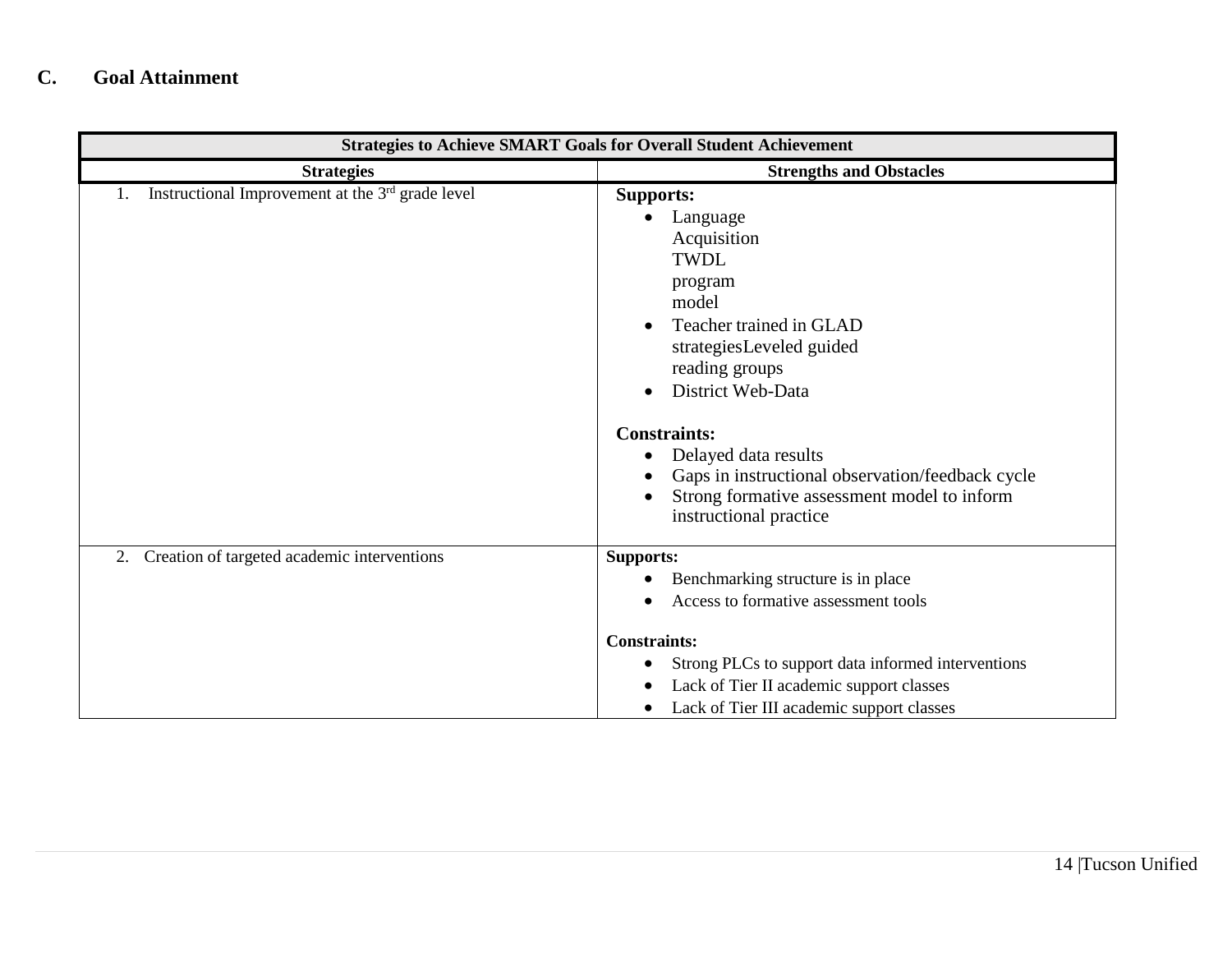| 3. Family and Community Engagement | <b>Supports:</b> families at Davis have positive feelings about<br>the school      |
|------------------------------------|------------------------------------------------------------------------------------|
|                                    | <b>Constraints:</b> families are busy and don't always have time to<br>participate |

# **2. Action Steps to Implement Strategies.**

| Action Steps to Implement, Monitor and Assess Strategies to Achieve SMART Goals for Overall Student Achievement: Strategy 1 |                                                                            |                                  |                                                                                                                              |                                                                                             |                                                                                        |
|-----------------------------------------------------------------------------------------------------------------------------|----------------------------------------------------------------------------|----------------------------------|------------------------------------------------------------------------------------------------------------------------------|---------------------------------------------------------------------------------------------|----------------------------------------------------------------------------------------|
| <b>Strategy 1: Instructional Improvement</b>                                                                                |                                                                            |                                  |                                                                                                                              |                                                                                             |                                                                                        |
| <b>Action Steps to Implement Strategy</b>                                                                                   | Person(s) to<br><b>Carry Out</b><br><b>Tasks</b>                           | <b>Timeline/Targe</b><br>t Dates | <b>Resources Needed</b>                                                                                                      | <b>Monitoring</b>                                                                           | <b>Evidence of</b><br><b>Assessment</b>                                                |
| Utilize daily instructional<br>1.<br>observations with follow up<br>feedback at the 3 <sup>rd</sup> grade level.            | Principal;<br>Curriculum<br>Service<br>Provider                            | Aug. 2022-<br>May 2023           | Updated<br>Walkthrough<br>Protocol<br>Checklist<br>Magnet<br>Walkthrough<br>Protocol                                         | Formative<br>assessments;<br>benchmark<br>assessments;<br>instructional<br>observation data | Formative<br>assessments;<br>benchmark<br>assessments; end of<br>year evaluations      |
| Implement guided reading in grades<br>2.<br>three through five.                                                             | Principal;<br>Curriculum<br>Service<br>Provider                            | Aug. 2022-<br>May 2023           | Training for teachers<br>on scholastic guided<br>reading; Adelante<br>guided reading;<br>training for progress<br>monitoring | Formative<br>assessments and<br>benchmark<br>assessments related to<br>ELA and SLA          | Formative<br>assessment data;<br>benchmark data;<br>guided reading<br>observation log. |
| Adopt site based instructional<br>3.<br>protocols.                                                                          | Principal;<br>Assistant<br>Principal;<br>Curriculum<br>Service<br>Provider | Aug. 2022                        | Training for teachers<br>on scholastic guided<br>reading; Adelante<br>guided reading;<br>training for progress<br>monitoring | Formative<br>assessments and<br>benchmark<br>assessments related to<br>ELA and SLA          | Instructional<br>protocol; minutes<br>from instructional<br>committee                  |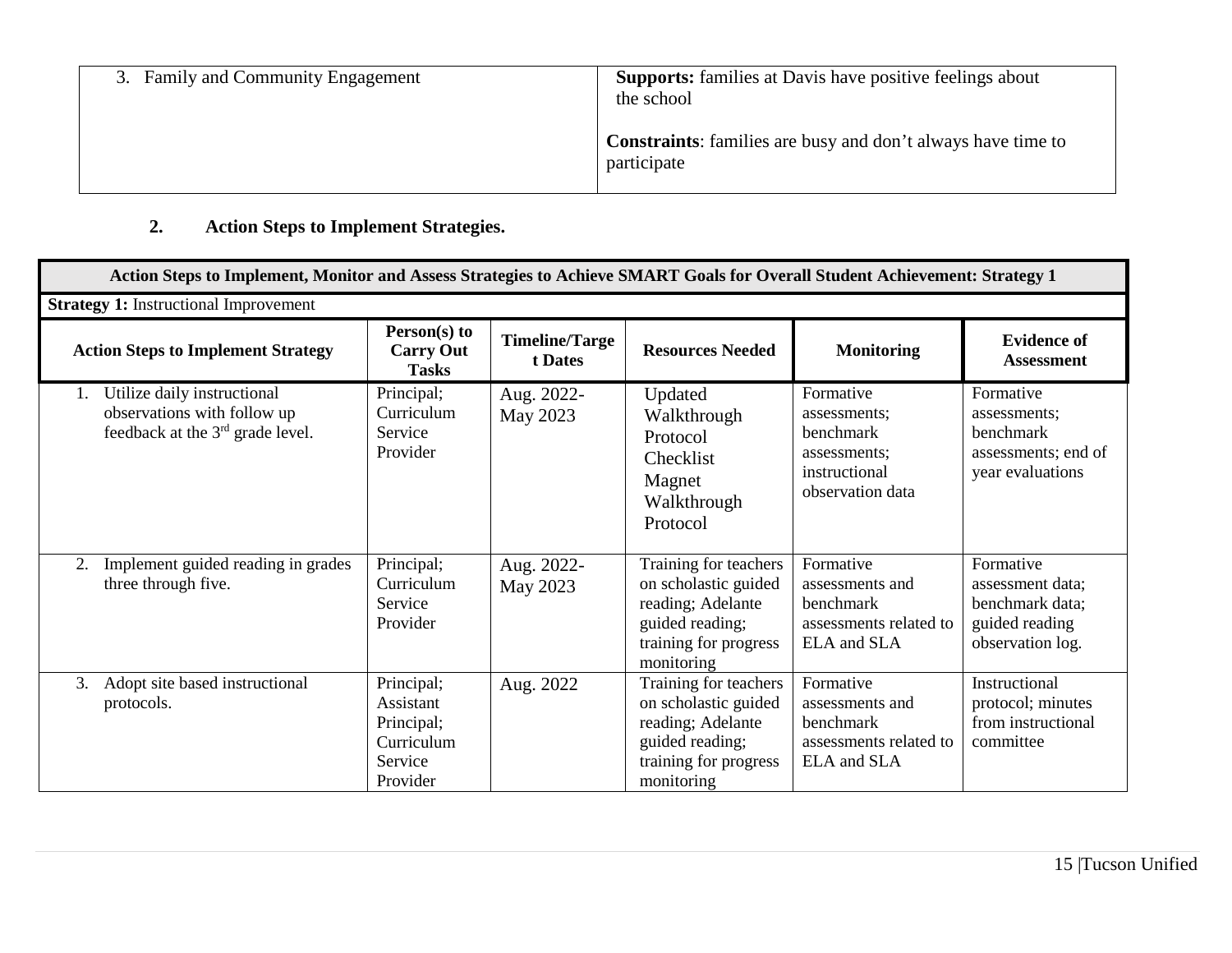| Action Steps to Implement, Monitor and Assess Strategies to Achieve SMART Goals for Overall Student Achievement: Strategy 2                                                                                                                                                                                                                                                          |                                                          |                                        |                                               |                                               |                                               |
|--------------------------------------------------------------------------------------------------------------------------------------------------------------------------------------------------------------------------------------------------------------------------------------------------------------------------------------------------------------------------------------|----------------------------------------------------------|----------------------------------------|-----------------------------------------------|-----------------------------------------------|-----------------------------------------------|
| <b>Strategy 2:</b> Creation of academic interventions                                                                                                                                                                                                                                                                                                                                |                                                          |                                        |                                               |                                               |                                               |
| <b>Action Steps to Implement Strategy</b>                                                                                                                                                                                                                                                                                                                                            | Person(s) to<br><b>Carry Out</b><br><b>Tasks</b>         | <b>Timeline/Target</b><br><b>Dates</b> | <b>Resources Needed</b>                       | <b>Monitoring</b>                             | <b>Evidence of</b><br><b>Assessment</b>       |
| Develop schedule-determine<br>time for push in/ pull t out<br>support. Reading<br>interventionist has been<br>working throughout Sem 1<br>with groups of at risk students<br>(L25 based on EDL) in<br>Kinder- $2nd$ grade. Goal to<br>master phonemic skills using<br>El Camino del Exito(TWDL<br>intervention program as<br>directed by Language<br><b>Acquisition Department</b> ) | Principal;<br>Magnet<br>Coordinators;<br><b>Teachers</b> | Weekly<br>August - May                 | <b>Lesson Plans</b><br>ELA/Math<br>connection | ormative assessment<br>and benchmark data     | Formative assessment<br>and benchmark data    |
| Use teaching assistants (one per<br>2.<br>grade teacher in grades three through<br>five) to deliver interventions in math<br><b>ELA</b> and Mathematics.                                                                                                                                                                                                                             | Principal<br>Teachers                                    | Weekly<br>August - May                 | Data to inform<br>small groups                | Formative<br>assessment and<br>benchmark data | Formative<br>assessment and<br>benchmark data |
| Redesign the master schedule to<br>3.<br>allow for whole group, Tier II<br>interventions.                                                                                                                                                                                                                                                                                            | Principal                                                | July 15th                              | <b>Lesson Plans</b><br>ELA/Math<br>connection | Formative<br>assessment and<br>benchmark data | Formative<br>assessment and<br>benchmark data |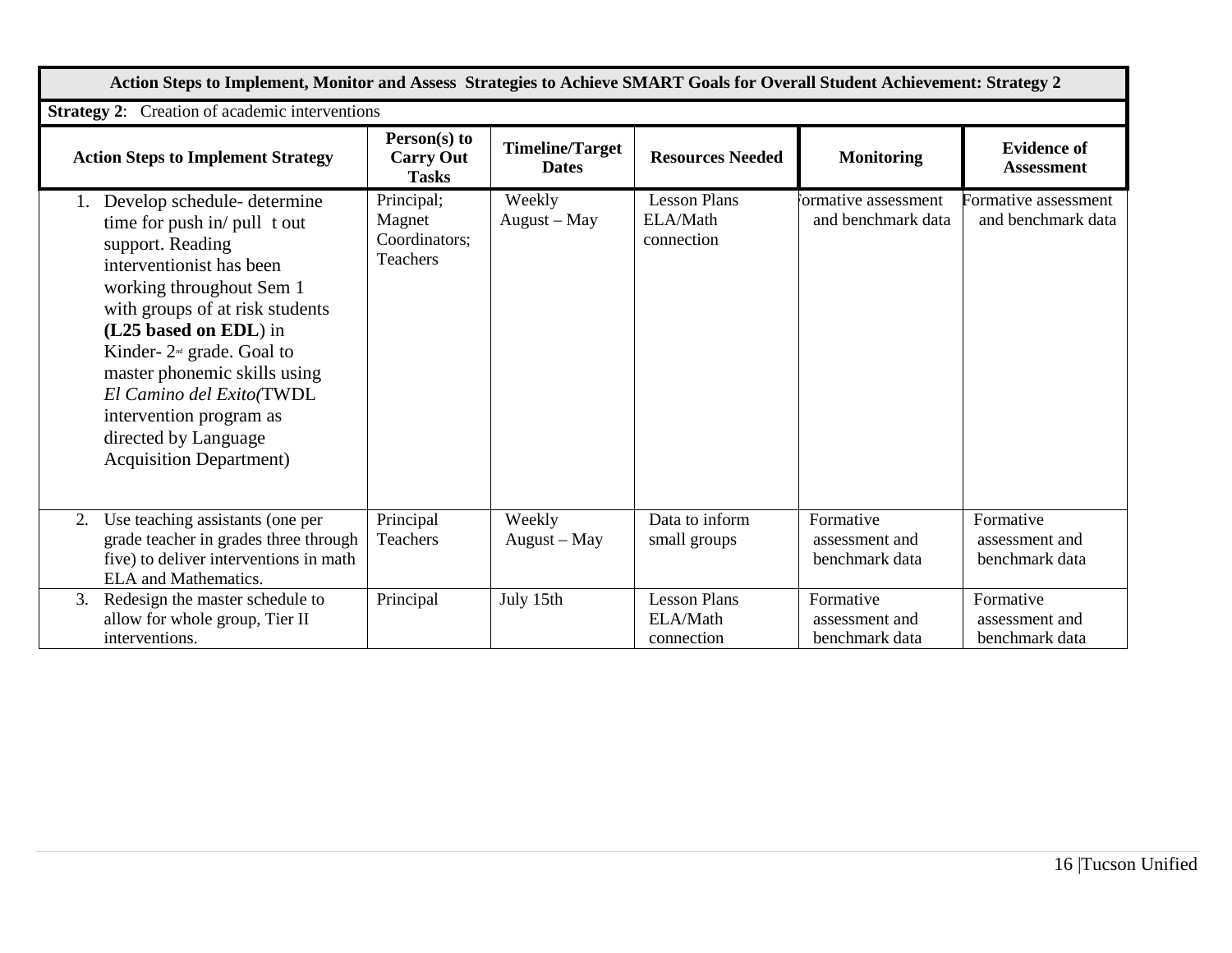| Action Steps to Implement, Monitor and Assess Strategies to Achieve SMART Goals for Overall Student Achievement: Strategy 3                                                         |                                                                   |                                                       |                                                                                                                               |                                                                                                                                   |                                                                                              |
|-------------------------------------------------------------------------------------------------------------------------------------------------------------------------------------|-------------------------------------------------------------------|-------------------------------------------------------|-------------------------------------------------------------------------------------------------------------------------------|-----------------------------------------------------------------------------------------------------------------------------------|----------------------------------------------------------------------------------------------|
| <b>Strategy 3.</b> Family and Community Engagement                                                                                                                                  |                                                                   |                                                       |                                                                                                                               |                                                                                                                                   |                                                                                              |
| <b>Action Steps to Implement Strategy</b>                                                                                                                                           | Person(s) to<br><b>Carry Out</b><br><b>Tasks</b>                  | <b>Timeline/Target</b><br><b>Dates</b>                | <b>Resources Needed</b>                                                                                                       | <b>Monitoring</b>                                                                                                                 | <b>Evidence of</b><br><b>Assessment</b>                                                      |
| <b>Implement Cafecito-Monthly</b>                                                                                                                                                   | Principal<br>Family<br>Community                                  | Throughout the<br>school<br>year Aug.<br>2022- May    | Principal Monthly<br>Newsletter<br>School Website<br><b>Updates</b><br><b>District Support</b><br>Media<br>&<br>Communication | Attendance logs<br>for<br>events/meetings,<br>meeting agendas<br>and notes; quarterly<br>progress<br>monitoring                   | School-wide data,<br>attendance logs for<br>events/meetings,<br>meeting agendas<br>and notes |
| Schedule, plan and execute<br>2.<br>academic training for families 2-<br>3 times to support academic<br>achievement in reading/math:<br>Math Night<br>Literacy Night<br>TWDL Night. | Principal<br>Asst.<br>Principal<br>Family<br>Community<br>Liaison | 2-3 times<br>a year,<br><b>Quarters</b><br>1, 2 and 3 | Teachers and<br><b>TWDL</b> staff                                                                                             | School-wide data,<br>attendance logs for<br>events/meetings,<br>meeting agendas<br>and notes; quarterly<br>progress<br>monitoring | School-wide data,<br>attendance logs for<br>events/meetings,<br>meeting agendas<br>and notes |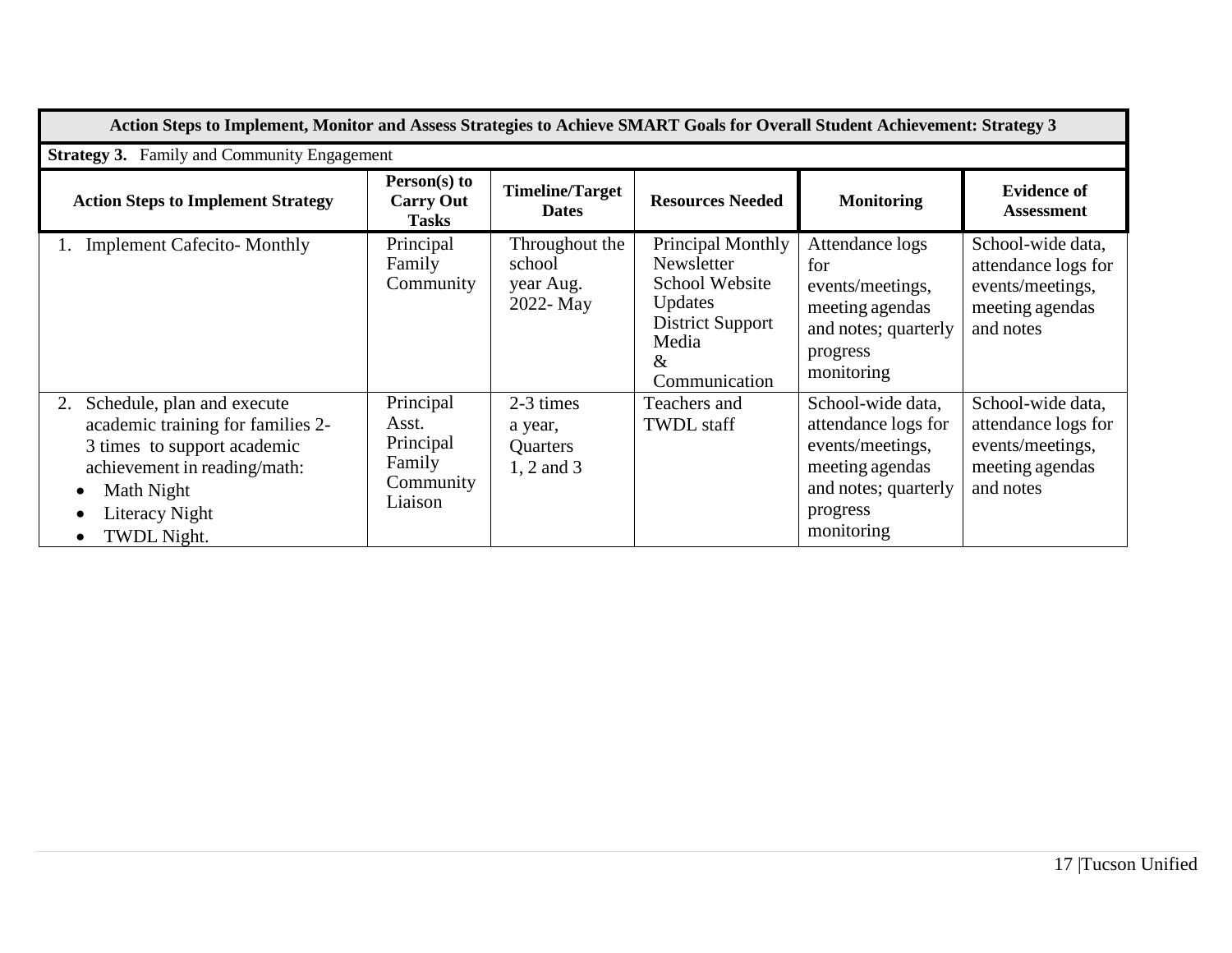## **V. Academic Performance for African American and Latino Students**

## **A. Gaps in USP Subgroups Performance (African American and Latino)**

#### **Interpretive Summary - Academic Performance for African American and Latino Students (see data Pages 4-5).**

There are multiple data points and key information to support the site acacdemic gap analysis that is specific to improved academic performance for African American and Latino students. This information will help to identify needs to increase overall school academic performance. This data summary includes:

- Latino students have academic gaps in both ELA and Mathematics
	- o White students outperform Latino students in ELA by 19%
	- o White students outperform Latino students in Mathematics by 25%
- African American students have academic gaps in Math only
	- o White students outperform African American in Mathematics by 7%
	- o African American students outperform White students in ELA by 6 %

| <b>Root Cause Analysis</b>                                                                         |                                                                                                                                                    |                                                                                                                 |  |  |
|----------------------------------------------------------------------------------------------------|----------------------------------------------------------------------------------------------------------------------------------------------------|-----------------------------------------------------------------------------------------------------------------|--|--|
| <b>Identify Top Causes of these Gaps</b>                                                           | <b>Identify the Root of these Causes</b>                                                                                                           | <b>Identify Foundational Causes</b>                                                                             |  |  |
| Need of instructional effectiveness<br>that supports the SPARKS (Cultural<br>Relevance) framework. | • Lack of frequent instructional<br>observations with follow up<br>feedback and job embedded<br>coaching related to SPARKS<br>(Cultural Relevance) | Lack of structure that supports<br><b>SPARKS</b> (Cultural Relevance)<br>on site                                |  |  |
| Need of academic interventions<br>specific to African American and<br>Latino students              | • Increased subgroup analysis<br>that results in interventions,<br>which supports African<br>American and Latino students                          | PLCs do not filter benchmark<br>and AZM2/AASA data by<br>race/ethnicity to allow for<br>informed interventions. |  |  |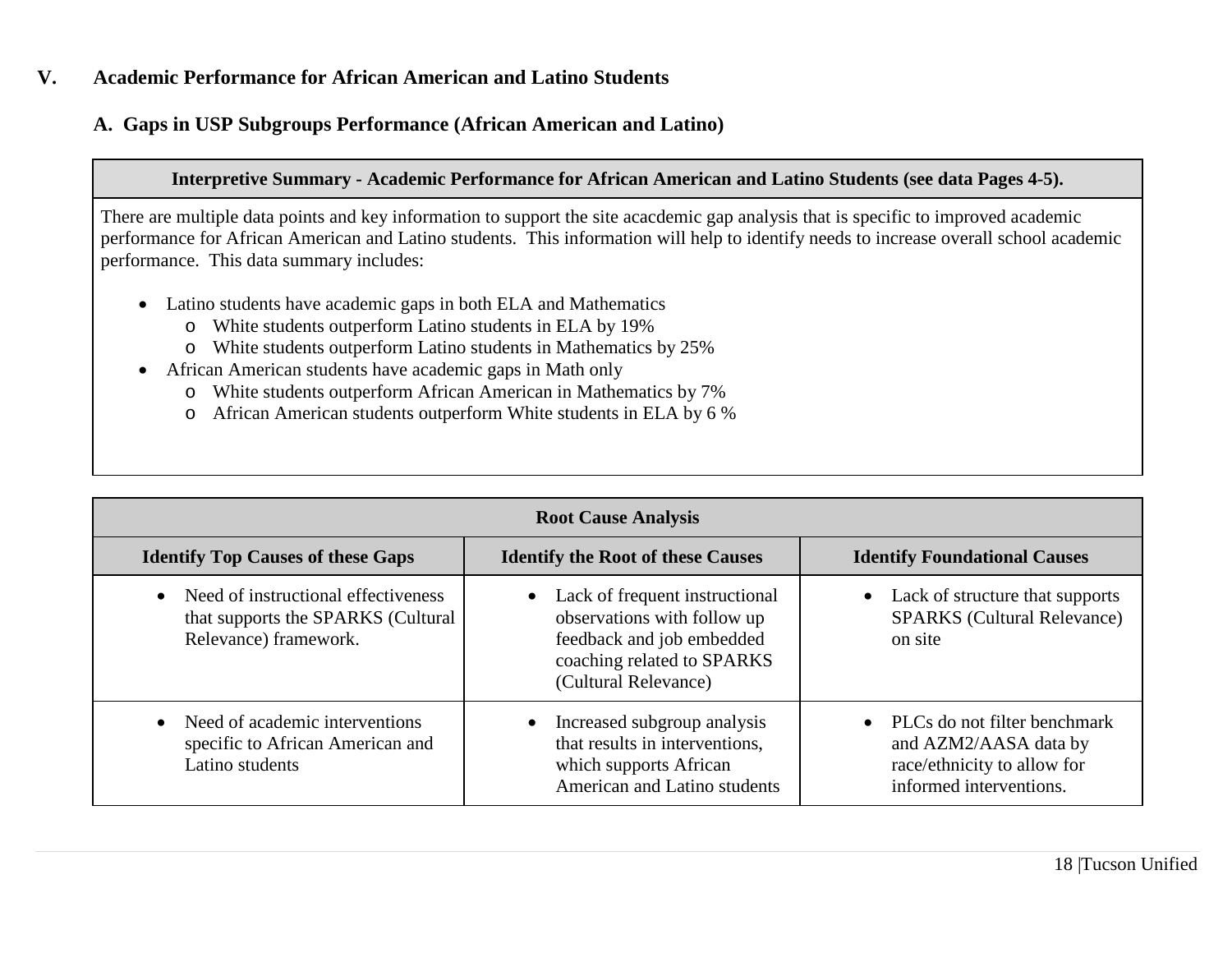# **B. SMART Goals for Reducing Achievement Gaps Among USP Subgroups**

| <b>SMART Goal Statements for Subgroups</b>                                                                                                                                                                                                                                 | <b>Evidence to Be Used to Assess Progress and Accomplishment</b> |
|----------------------------------------------------------------------------------------------------------------------------------------------------------------------------------------------------------------------------------------------------------------------------|------------------------------------------------------------------|
| 1. By June 2023, the reading achievement gap between<br>Latino students and White students will be closed by three<br>percentage points at each grade level in third through fifth<br>grade, as measured by the Arizona Academic Standards<br>Assessment.                  | 2023 AASA Scores                                                 |
| 2. Note that there is no ELA SMART goal for African<br>American students as African American students<br>outperform White students on the 18-19 AzMerit<br>Assessment.                                                                                                     |                                                                  |
| 3. By June 2023, the mathematics achievement gap between<br>Latino students and White students will be closed by three<br>percentage points at each grade level in third through fifth<br>grade, as measured by the Arizona Academic Standards<br>Assessment.              | 2023 AASA Scores                                                 |
| By June 2023, the mathematics achievement gap between<br>4.<br>African American students and White students will be<br>closed by three percentage points at each grade level in<br>third through fifth grade, as measured by the Arizona<br>Academic Standards Assessment. |                                                                  |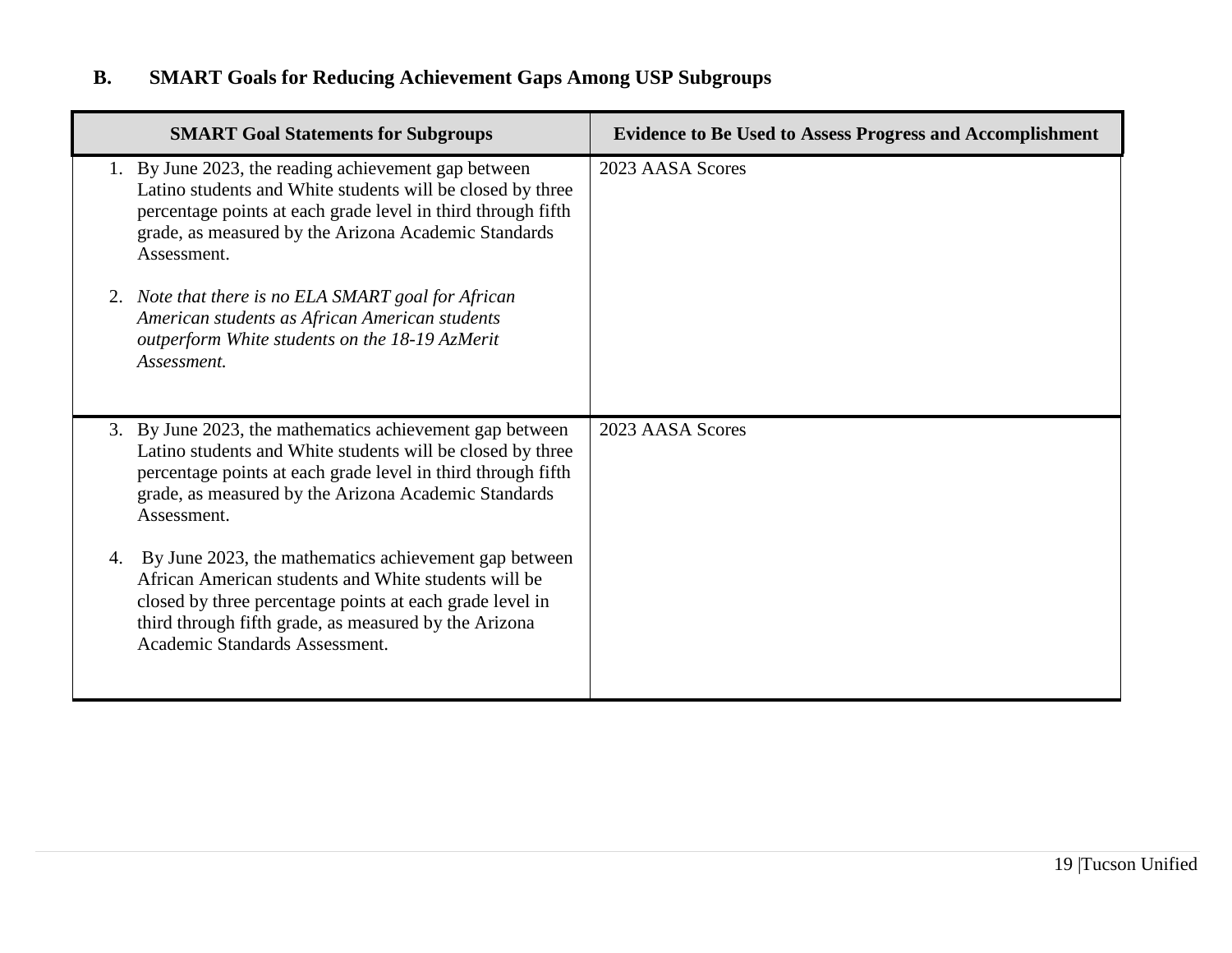# **C. Goal Attainment:**

# **1. Strategies to Achieve SMART Goals**

| <b>Strategies that help Magnet School Achieve Improvement for African American and Latino Students</b>      |                                                                                                                                                                                                                                                                                                                                                                                                                                                                                  |  |  |  |
|-------------------------------------------------------------------------------------------------------------|----------------------------------------------------------------------------------------------------------------------------------------------------------------------------------------------------------------------------------------------------------------------------------------------------------------------------------------------------------------------------------------------------------------------------------------------------------------------------------|--|--|--|
| <b>Strategies</b>                                                                                           | <b>Strengths and Obstacles</b>                                                                                                                                                                                                                                                                                                                                                                                                                                                   |  |  |  |
| 1. Increase culturally relevant instructional practice specific to<br>African American and Latino Students. | <b>Supports:</b><br>Language<br>$\bullet$<br>Acquisition<br><b>TWDL</b><br>program<br>model<br>Teacher trained in GLAD<br>strategiesLeveled guided<br>reading groups School-<br>City<br>District supports for culturally relevant instruction<br><b>SPARKS</b><br>$\bullet$<br><b>Constraints:</b><br>Gaps in instructional observation/feedback cycle specific<br>$\bullet$<br>to the SPARKS framework<br>Strong formative assessment model to inform<br>instructional practice |  |  |  |
| 2. Ensure effective academic interventions for African<br><b>American and Latino Students</b>               | <b>Supports:</b><br>Benchmarking structure is in place<br>Access to formative assessment tools<br><b>Constraints:</b><br>Strong PLCs to support data informed interventions<br>Lack of Tier II academic interventions specific to African<br>American and Latino students<br>Lack of Tier III academic support classes to African American<br>and Latino students                                                                                                                |  |  |  |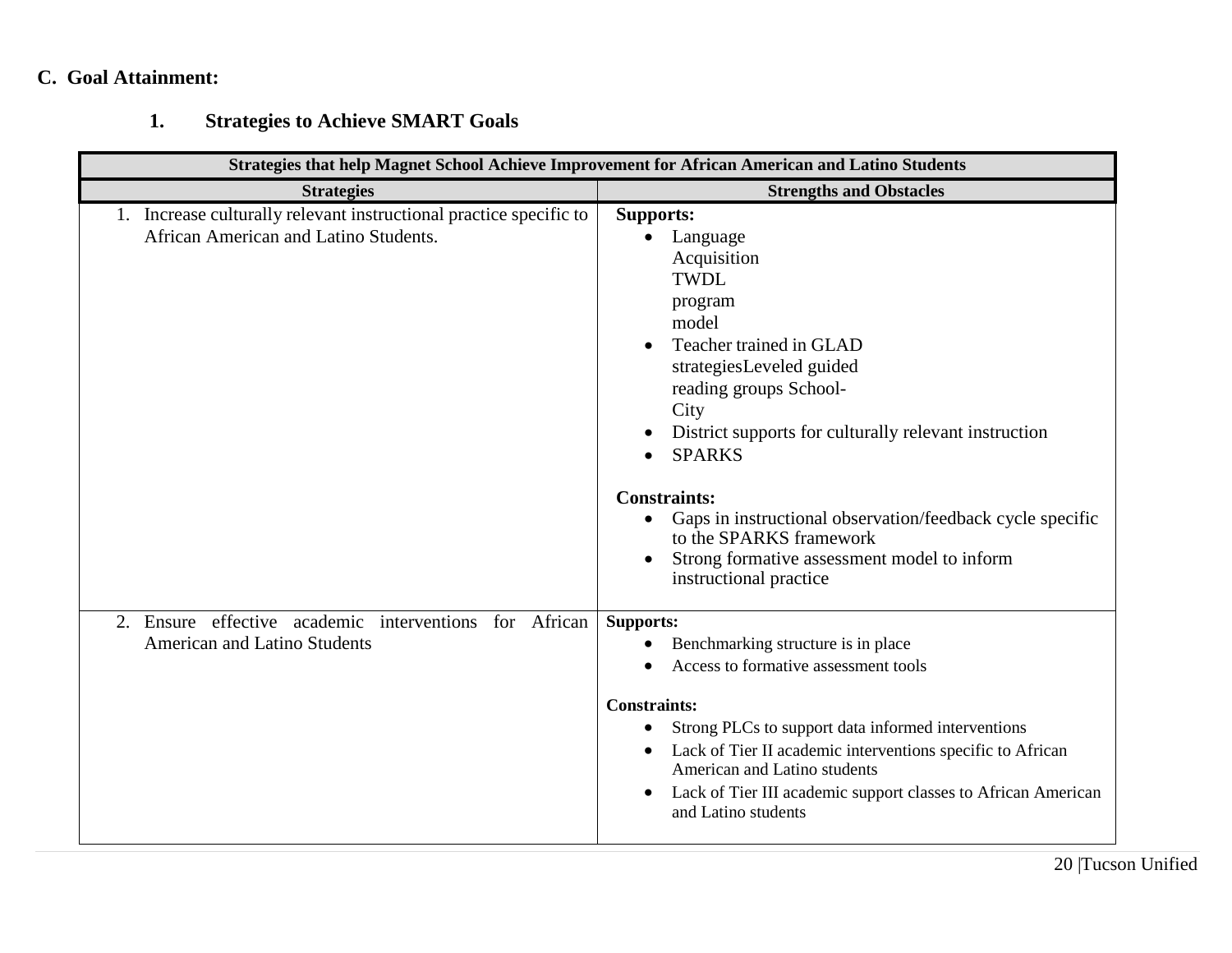# **2. Action Steps to Implement Strategies**

| Action Steps to Implement, Monitor and Assess Strategies for SMART Goals for African American and Latino students          |                                                                                                                            |                                        |                                                                                                                                                 |                                                                                             |                                                                                   |  |
|----------------------------------------------------------------------------------------------------------------------------|----------------------------------------------------------------------------------------------------------------------------|----------------------------------------|-------------------------------------------------------------------------------------------------------------------------------------------------|---------------------------------------------------------------------------------------------|-----------------------------------------------------------------------------------|--|
|                                                                                                                            | Subgroup Strategy 1: Increase culturally relevant instructional practice specific to African American and Latino Students. |                                        |                                                                                                                                                 |                                                                                             |                                                                                   |  |
| <b>Action Steps to Implement Strategy</b>                                                                                  | Person(s) to<br><b>Carry Out</b><br><b>Tasks</b>                                                                           | <b>Timeline/Target</b><br><b>Dates</b> | <b>Resources Needed</b>                                                                                                                         | <b>Monitoring</b>                                                                           | <b>Evidence of</b><br><b>Assessment</b>                                           |  |
| Provide professional development<br>on SPARKS (Culturally relevant)<br>framework for Middle School<br><b>Teachers</b>      | Principal;<br>Assistant<br>Principal;<br>Curriculum<br>Service<br>Provider                                                 | August 2022                            | <b>CRPI</b> (Culturally<br><b>Relevant Pedagogy</b><br>and Instruction) to<br>support PD                                                        | Observation logs;<br>observation data                                                       | Sign in logs                                                                      |  |
| Utilize Daily instructional<br>2.<br>observations with follow up<br>feedback on SPARK (Culturally<br>relevant) integration | Principal;<br>Assistant<br>Principal;<br>Curriculum<br>Service<br>Provider                                                 | Aug. 2022- May<br>2023                 | Updated<br>Walkthrough<br>Protocol<br>Checklist<br>Magnet<br>Walkthrough<br>Protocol<br><b>Checklist SIOP</b><br><b>Strategies</b><br>Checklist | Formative<br>assessments;<br>benchmark<br>assessments:<br>instructional<br>observation data | Formative<br>assessments;<br>benchmark<br>assessments; end of<br>year evaluations |  |

| Action Steps to Implement, Monitor and Assess Improvement Strategies for Improvement Goal for African American and Latino students |                                                    |                                        |                                               |                                            |                                            |
|------------------------------------------------------------------------------------------------------------------------------------|----------------------------------------------------|----------------------------------------|-----------------------------------------------|--------------------------------------------|--------------------------------------------|
| <b>Subgroup Strategy 2:</b> Ensure effective academic interventions for African American and Latino Students                       |                                                    |                                        |                                               |                                            |                                            |
| <b>Action Steps to Implement Strategy</b>                                                                                          | $Person(s)$ to<br><b>Carry Out</b><br><b>Tasks</b> | <b>Timeline/Target</b><br><b>Dates</b> | <b>Resources Needed</b>                       | <b>Monitoring</b>                          | Evidence                                   |
| Utilize small groups in ELA and<br>Math to provide targeted<br>interventions to African American<br>and Latino students.           | Principal;<br>Magnet<br>Coordinators;<br>Teachers  | Weekly<br>$August - May$               | <b>Lesson Plans</b><br>ELA/Math<br>connection | formative assessment<br>and benchmark data | Formative assessment<br>and benchmark data |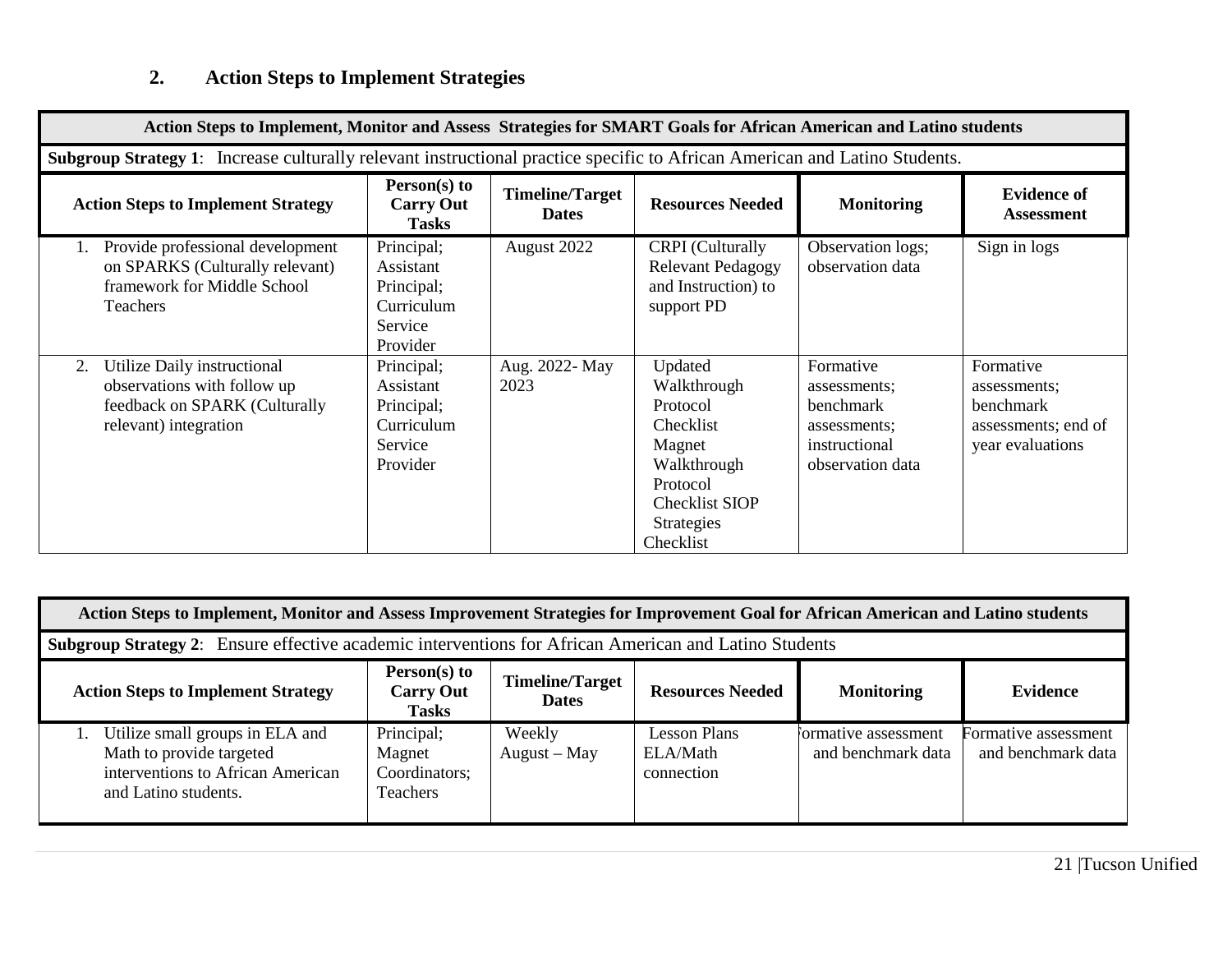|  | Provide after school, targeted<br>tutoring for African American and<br>Latino students. | Principal;<br>Magnet<br>Coordinators;<br>$21^{\rm st}$ CCLC<br>Coordinator | Weekly<br>$August - May$ | Lesson Plans<br>ELA/Math<br>connection | formative assessment<br>and benchmark data | Formative assessment<br>and benchmark data |
|--|-----------------------------------------------------------------------------------------|----------------------------------------------------------------------------|--------------------------|----------------------------------------|--------------------------------------------|--------------------------------------------|
|--|-----------------------------------------------------------------------------------------|----------------------------------------------------------------------------|--------------------------|----------------------------------------|--------------------------------------------|--------------------------------------------|

# **VI. MAGNET SCHOOL BUDGET**

After review of site needs, the following budget is in addition to the regular District funding, as a supplement to support the achievement of Magnet Plans, goals, and strategies. List other school FTE to support the MSP Goals for integration and academic quality. Include 910(G) or non-910(G) FTE and other support staff that are assigned to your school by the District (e.g. Teacher Mentors, Technology Liaisons, AVID teachers, Master Teachers, Lead Teachers, School Community Liaison Lead, MTSS Lead, etc.):

List other school FTE to support the MSP Goals for integration and student achievement. Include 910(G) or non-910(G) FTE and other support staff that are assign to your school by the District (e.g., Teacher Mentors, Technology Liaisons, AVID teachers, Master Teachers, Lead Teachers, School Community Liaison Lead, MTSS Lead, etc.):

- 2.0 FTE Teacher (910G, 202)
- 1.0 FTE Reading Interventionist (910G, 202)
- 1.0 FTE Magnet Coordinator (910G, 202)
- 1.0 FTE Curriculum Service Provider (ESSER II)
- 4.0025 FTE Teaching Assistants (910G, 202)
- 1.0 FTE Librarian (910G, 202)
- 5.50 FTE Teaching Assistants (910G, other (504))
- 0.75 FTE Instructional Tech Liaison (Title I)
- 1.251.25 FTE Teaching Assistants (Title 1)
- 1.0 FTE School Community Liaison (Title 1)
- 0.5 FTE Library Assistant (M&O)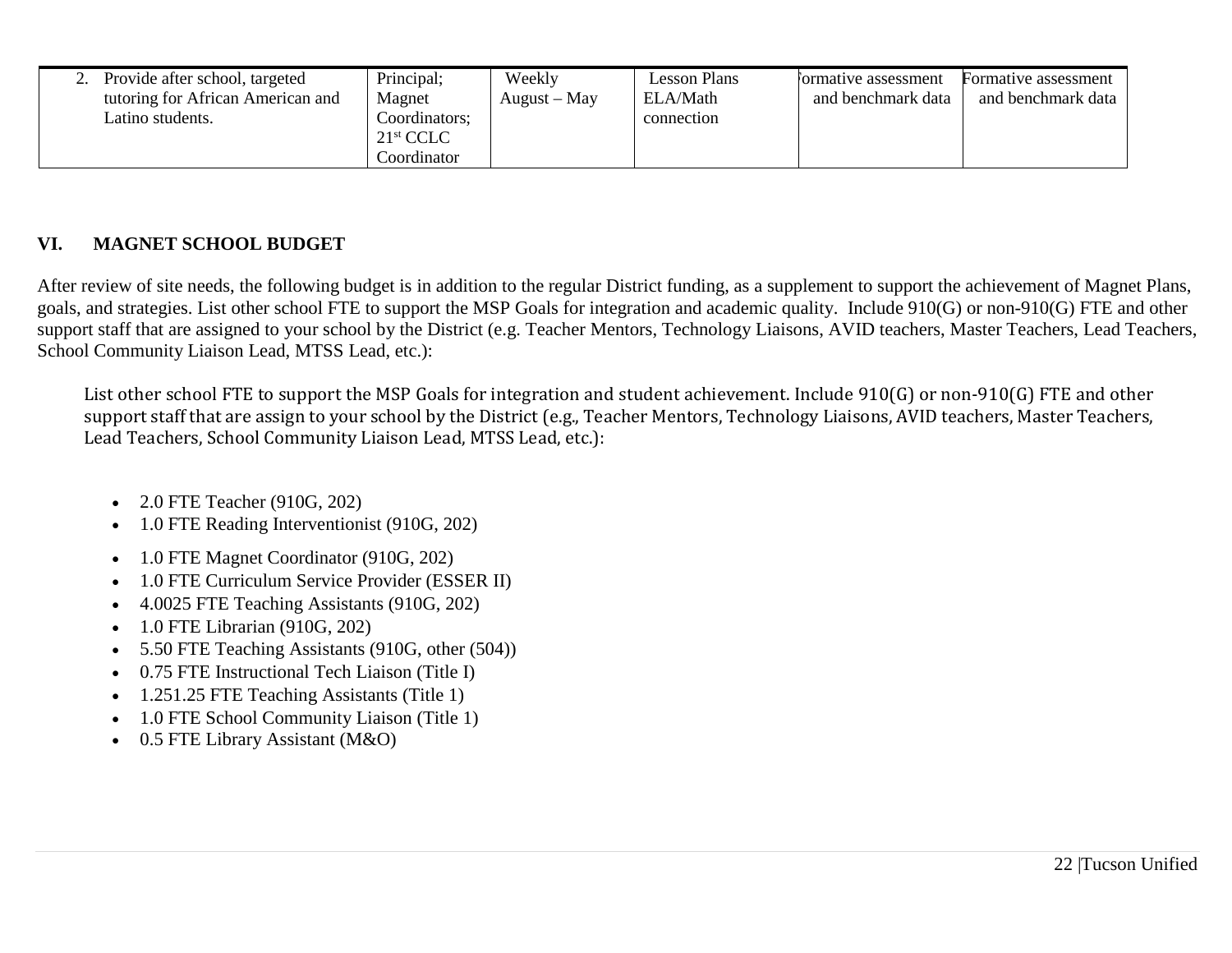# **Magnet School Budget**

**Goal Focus:** Integration and / or Student Achievement

**Magnet Focus Areas:** Integration (In); Academic Achievement (AA); Parent/Community Involvement (PCI); Professional Learning (PL); and Magnet Theme (MT).

# **Personnel**

|                           | Deseg Budget 2022-231-2022 SY |            |                                                                                                                                                                                                                                                                                                                                                                                                                                        |               |                    |  |  |
|---------------------------|-------------------------------|------------|----------------------------------------------------------------------------------------------------------------------------------------------------------------------------------------------------------------------------------------------------------------------------------------------------------------------------------------------------------------------------------------------------------------------------------------|---------------|--------------------|--|--|
| <b>Description Amount</b> |                               | <b>FTE</b> | <b>Purpose</b>                                                                                                                                                                                                                                                                                                                                                                                                                         | <b>Magnet</b> | <b>Magnet Plan</b> |  |  |
|                           |                               |            |                                                                                                                                                                                                                                                                                                                                                                                                                                        | <b>Focus</b>  | <b>Strategy</b>    |  |  |
|                           |                               |            |                                                                                                                                                                                                                                                                                                                                                                                                                                        | Area          |                    |  |  |
| Teacher-Art               | \$49,200                      |            | 1.0 Support PLC/CTT schedule Support Magnet theme                                                                                                                                                                                                                                                                                                                                                                                      | PL, MT, AA    | Student            |  |  |
|                           |                               |            | implementation-Art classes are in Spanish.                                                                                                                                                                                                                                                                                                                                                                                             |               | Achievement        |  |  |
|                           |                               |            | PLC-CTT time is embedded in the school day so that staff can meet weekly<br>for at least 1 1/2-hour blocks. Staff will address achievement discrepancies by<br>designing instructional strategies which are strategic, systematic, and timely<br>and teacher directed.<br>Specialist teachers support the scheduled to allow for PLC-CTT time.<br>Specialist also teaches in Spanish to support implementation of the Magnet<br>theme. |               |                    |  |  |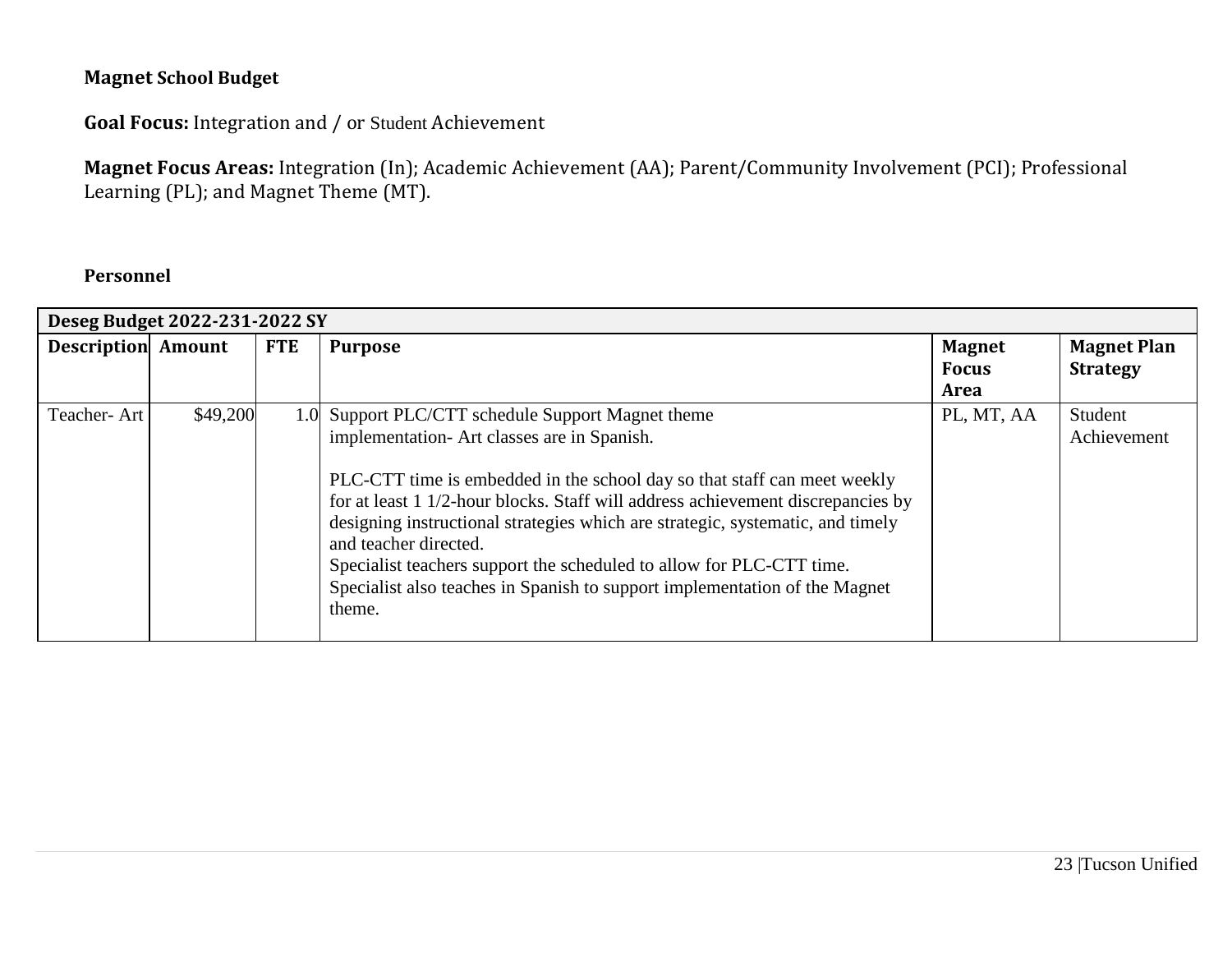| Teacher-Music                          | \$45,200 | 1.0          | Support PLC/CTT schedule Support Magnet theme<br>implementation-Music classes are in Spanish.<br>PLC-CTT time is embedded in the school day so that staff can meet weekly for at<br>least 1 1/2-hour blocks. Staff will address achievement discrepancies by<br>designing instructional strategies which are strategic, systematic, and timely and<br>teacher directed.<br>Specialist teachers support the scheduled to allow for PLC-CTT time. Specialist<br>also teaches in Spanish to support implementation of the magnet theme.                                                                          | PL,<br>MT,<br>AA        | Student<br>Achievement |
|----------------------------------------|----------|--------------|---------------------------------------------------------------------------------------------------------------------------------------------------------------------------------------------------------------------------------------------------------------------------------------------------------------------------------------------------------------------------------------------------------------------------------------------------------------------------------------------------------------------------------------------------------------------------------------------------------------|-------------------------|------------------------|
| Teacher-<br>Reading<br>Interventionist | \$51,601 | 1.0          | Reading Interventionist will model interventions and pull out/ push in to support<br>struggling early readers in Spanish Language Arts                                                                                                                                                                                                                                                                                                                                                                                                                                                                        | AA                      | Student<br>Achievement |
| Teacher<br><b>Assistants</b>           | 815      | \$78, 4.0025 | While certified teachers provide intervention, teacher assistants will be used to<br>provide support for all students. Bilingual para-professionals support in dual<br>language classrooms is critical as language models, assist in district/state required<br>assessments and help teachers manage workloads which double when learning<br>/teaching in two languages. Bilingual paraprofessionals are language role<br>models and are guided by teachers to support students as teacher directs<br>learning, they clarify, simplify, model and demonstrate and progress monitor<br>for student engagement. | AA,<br><b>MT</b>        |                        |
| Library Media<br>Specialist            | \$34,475 | 1.0          | To allow teachers to meet in PLC-CTT groups, Davis will fund a full-time<br>librarian who creates multi-cultural learning opportunities and materials for all<br>K-5 students.<br>Teachers will meet in PLC- CTTs 1 1/2 hours weekly to analyze student data<br>and implement action plans for Tier I/II differentiated instructional groups,<br>common assessments, and planning.                                                                                                                                                                                                                            | AA,<br>PL,<br><b>MT</b> | Student<br>Achievement |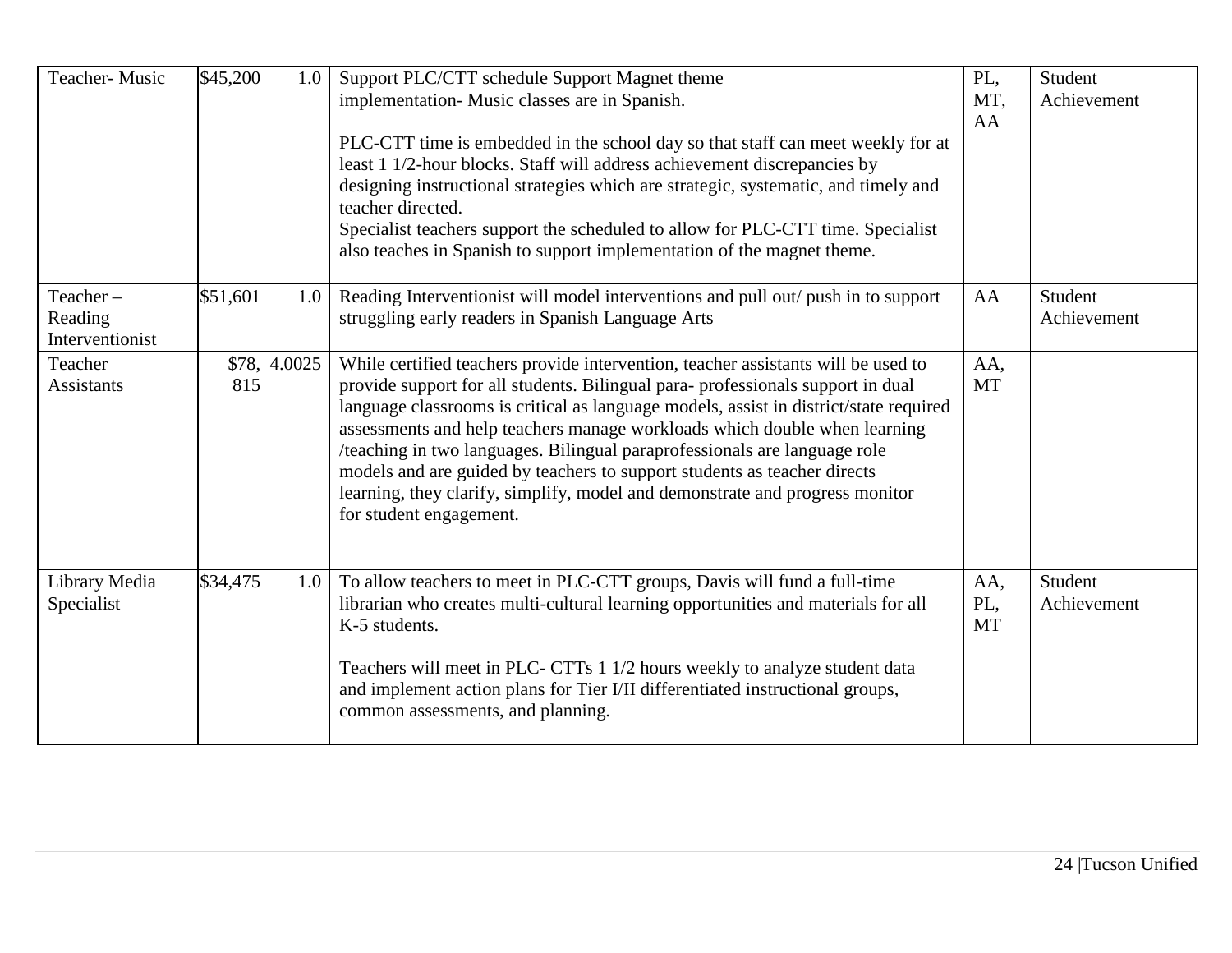| <b>Magnet Site</b><br>Coordinator | \$38,400 | 1.0   Magnet Coordinator will focus on all pillars-student achievement and<br>integration: PLC –CTT coordinator, quarterly PLC-CTT units, student progress<br>monitoring data, family event coordinator, and<br>recruitment. | IN<br>AA,<br>PCI.<br>PL,<br>MT | Integration and<br>Student<br>Achievement |
|-----------------------------------|----------|------------------------------------------------------------------------------------------------------------------------------------------------------------------------------------------------------------------------------|--------------------------------|-------------------------------------------|
|                                   |          |                                                                                                                                                                                                                              |                                |                                           |

| Substitutes for<br>Magnet teachers | \$2,000       | Substitute pay magnet teacher sick leave.                                                                                                                                                                                    | AA                      | Student<br>Achievement |
|------------------------------------|---------------|------------------------------------------------------------------------------------------------------------------------------------------------------------------------------------------------------------------------------|-------------------------|------------------------|
| Certified Added<br>Duty            | \$5,000       | Before and After School Tutoring will<br>AA                                                                                                                                                                                  |                         | Student<br>Achievement |
| <b>Classified Hourly</b>           | \$3,000       | Support before and after school tutoring- supervise approved computer-<br>based platform use while teacher provides interventions.                                                                                           | AA                      | Student<br>Achievement |
| Certified Hourly Added<br>Duty     | \$25005,800   | Added Duty for certified staff to participate in parent training session at<br>school. Work with families to support family engagement and provide<br>training sessions in reading and mathematics for parents.              | PCI                     | Student<br>Achievement |
| Certified Added Duty -             | \$17,5009,500 | Summer PD- Focus on Strategies to support language development<br>(TWDL Magnet Theme- such as SIOP strategies, GLAD strategies,<br>Thinking Maps), also building capacity to use authentic experiences to<br>build language. | AA,<br>PL,<br><b>MT</b> | Student<br>Achievement |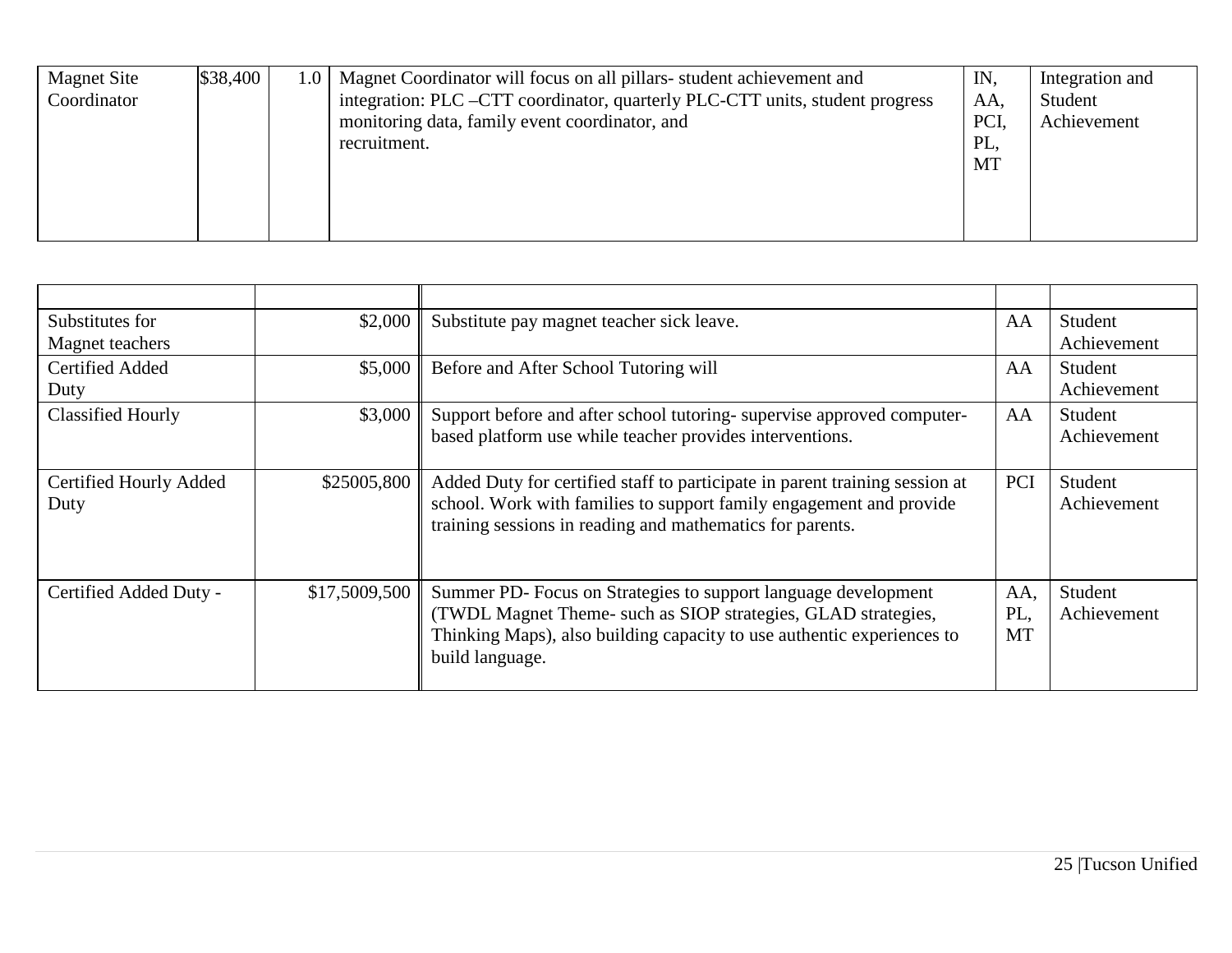| Certified Added Duty/<br>Hourly     | \$20001,200              | Maintain and recruit families to Davis to enhance racial balance.<br>Recruitment and marketing for the Davis Bilingual Magnet program.<br>Create and publish specialized brochures, information cards, and<br>flyers for presentations and open houses. Recruiting from targeted<br>businesses institutions (downtown, UA, Dunbar, eastside<br>neighborhood with large-targeted populations).<br>Maintain high parent participation in PTA, Site Council and school-wide<br>functions, and train parents as school recruiters. Pursue partnerships with<br>the U of A, Pima College, South Tucson, Hispanic Chamber of<br>Commerce, Mariachi clubs, and other agencies that embrace Hispanic<br>culture to enhance the current program. | In,<br>PL,<br>AA | Integration |
|-------------------------------------|--------------------------|-----------------------------------------------------------------------------------------------------------------------------------------------------------------------------------------------------------------------------------------------------------------------------------------------------------------------------------------------------------------------------------------------------------------------------------------------------------------------------------------------------------------------------------------------------------------------------------------------------------------------------------------------------------------------------------------------------------------------------------------|------------------|-------------|
| Classified<br>Temporary             | \$5,000                  |                                                                                                                                                                                                                                                                                                                                                                                                                                                                                                                                                                                                                                                                                                                                         |                  |             |
| Total                               | \$329,191.00             |                                                                                                                                                                                                                                                                                                                                                                                                                                                                                                                                                                                                                                                                                                                                         |                  |             |
| Employee<br><b>Benefits</b>         | \$95,607.00              |                                                                                                                                                                                                                                                                                                                                                                                                                                                                                                                                                                                                                                                                                                                                         |                  |             |
| <b>Total Budget</b><br>\$424,798.00 |                          |                                                                                                                                                                                                                                                                                                                                                                                                                                                                                                                                                                                                                                                                                                                                         |                  |             |
|                                     | <b>Total FTE</b><br>9.25 |                                                                                                                                                                                                                                                                                                                                                                                                                                                                                                                                                                                                                                                                                                                                         |                  |             |

# **Non-Personnel**

| <b>Description</b>      |        | <b>Amount</b> Purpose                                                            | <b>Magnet Focus</b> | <b>Goal Focus</b> |
|-------------------------|--------|----------------------------------------------------------------------------------|---------------------|-------------------|
|                         |        |                                                                                  | Area                |                   |
| <b>MSA</b> Registration |        | \$1800   Davis will send the Magnet Coordinator and one Administrator to the MSA | In, AA, PCI,        | Integration       |
|                         |        | National Conference. Conference registration.                                    | PL, MT              | and Student       |
|                         |        |                                                                                  |                     | Achievement       |
| <b>MSA Out of State</b> | \$6000 | Travel, lodging, transfers and per diem will be provided for the 2 people        | In, AA, PCI,        | Integration and   |
| Travel                  |        | travelling out of state to the MSA National Conference.                          | PL, MT              | Student           |
|                         |        |                                                                                  |                     | Achievement       |
| <b>Total Budget</b>     | \$7800 |                                                                                  |                     |                   |